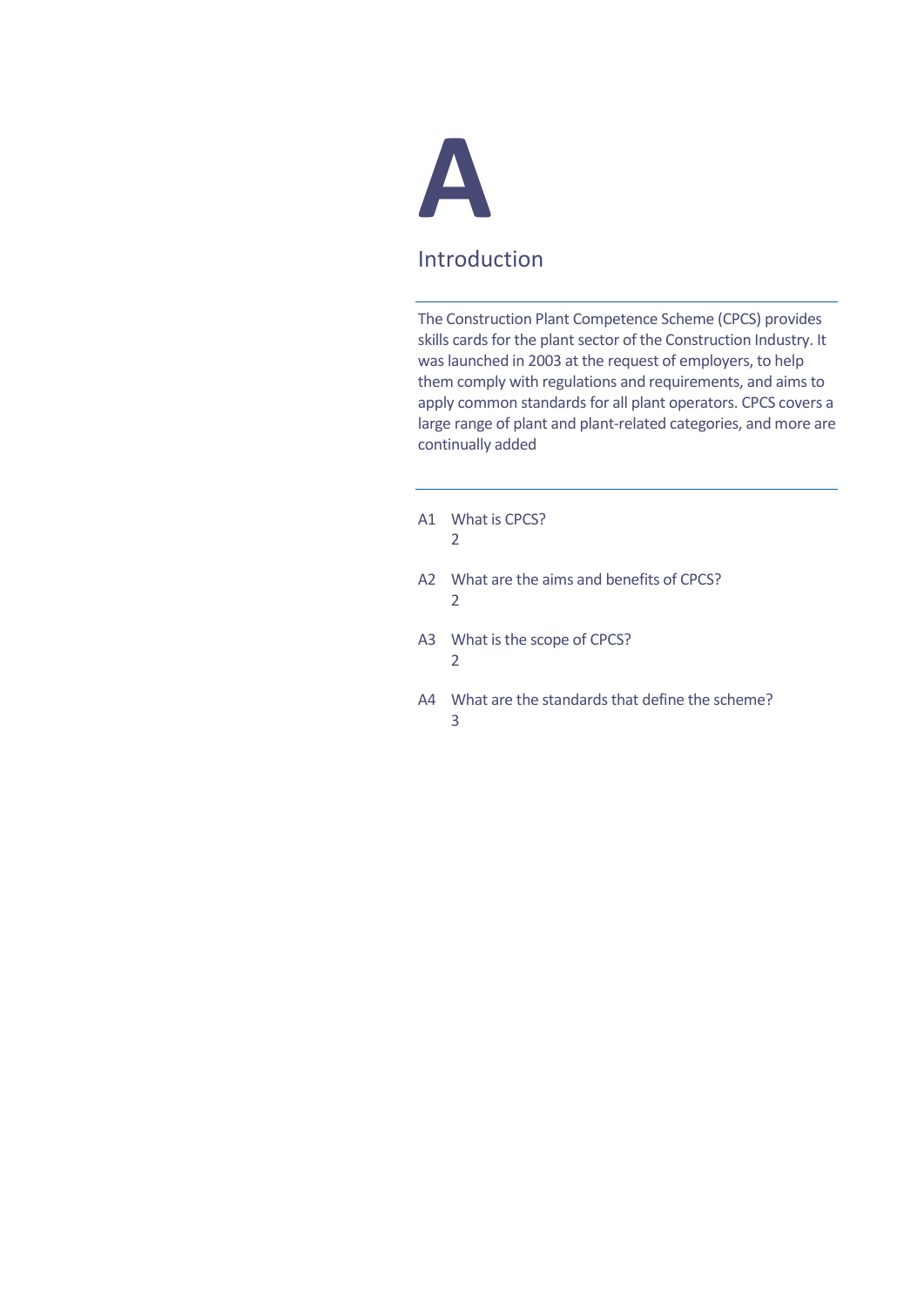# **A1 Introduction**

# **A1 What is CPCS?**

- 1. CPCS is the Industry's largest scheme for plant operators, with over 300,000 cards issued across over 60 categories and endorsements of plant or plant operations.
- 2. CPCS is recognised by the Build UK and Major Home Builders Group (MHBG), amongst others, as the preferred card to comply with codes of practice for competence and certification.
- 3. CPCS is owned by NOCN Job Cards Ltd, part of NOCN Group which allocates personnel to manage and administer it on behalf of the CPCS Management Committee that develops its policy and strategy.
- 4. The Management Committee is made up from representatives of the industry that use the plant and equipment covered by the Scheme, including the following organisations:
	- Armed Forces (HM Forces)
	- Civil Engineering Contractors Association (CECA)
	- Construction Plant-Hire Association (CPA)
	- CITB
	- Federation of Piling Specialists (FPS)
	- Health and Safety Executive (HSE)
	- Home Builders Federation (HBF)
	- Lantra Awards
	- Mineral Products Qualifications Council (MPQC)
	- National Federation of Demolition Contractors (NFDC)
	- Scottish Plant Owners Association (SPOA)
	- Build UK
	- Unite the Union

# **A2 What are the aims and benefits of CPCS?**

- 5. CPCS aims to:
	- provide identification for plant operators and those involved with plant operations by recognising skills, knowledge and understanding, competence and qualifications
	- raise health, safety and environment standards through a programme of Health, safety and environment testing to prove workers have met minimum standards
	- provide standards of learning and assessment to equip individuals with relevant skills and knowledge to seek employment within industry
	- provide or improve employment prospects for individuals and experienced operators
	- keep a record of workers in the construction and allied industries who have achieved a recognised level of operating ability and competence, and to provide a means of identification
	- be self-financing; with any surplus funds being used for the benefit of the construction industry
	- encourage construction and allied employers to use certificated and competent plant operators
	- provide certification for UK workers that could be accepted in Europe through agreements with other European national schemes to mutually recognise qualifications.

# **A3 What is the scope of CPCS?**

- 6. The Scheme provides certification for plant operators and associated operations for UK construction and allied industries. The plant operator certification process is supported by CPCS Testers, who in turn are certificated as trained and competent by CPCS.
- 7. Membership of the Scheme is voluntary, but is mandatory on many construction sites and in other work environments.
- 8. Compliance with the contents of this Scheme Booklet is a requirement for members of the Scheme (individuals holding a CPCS Card).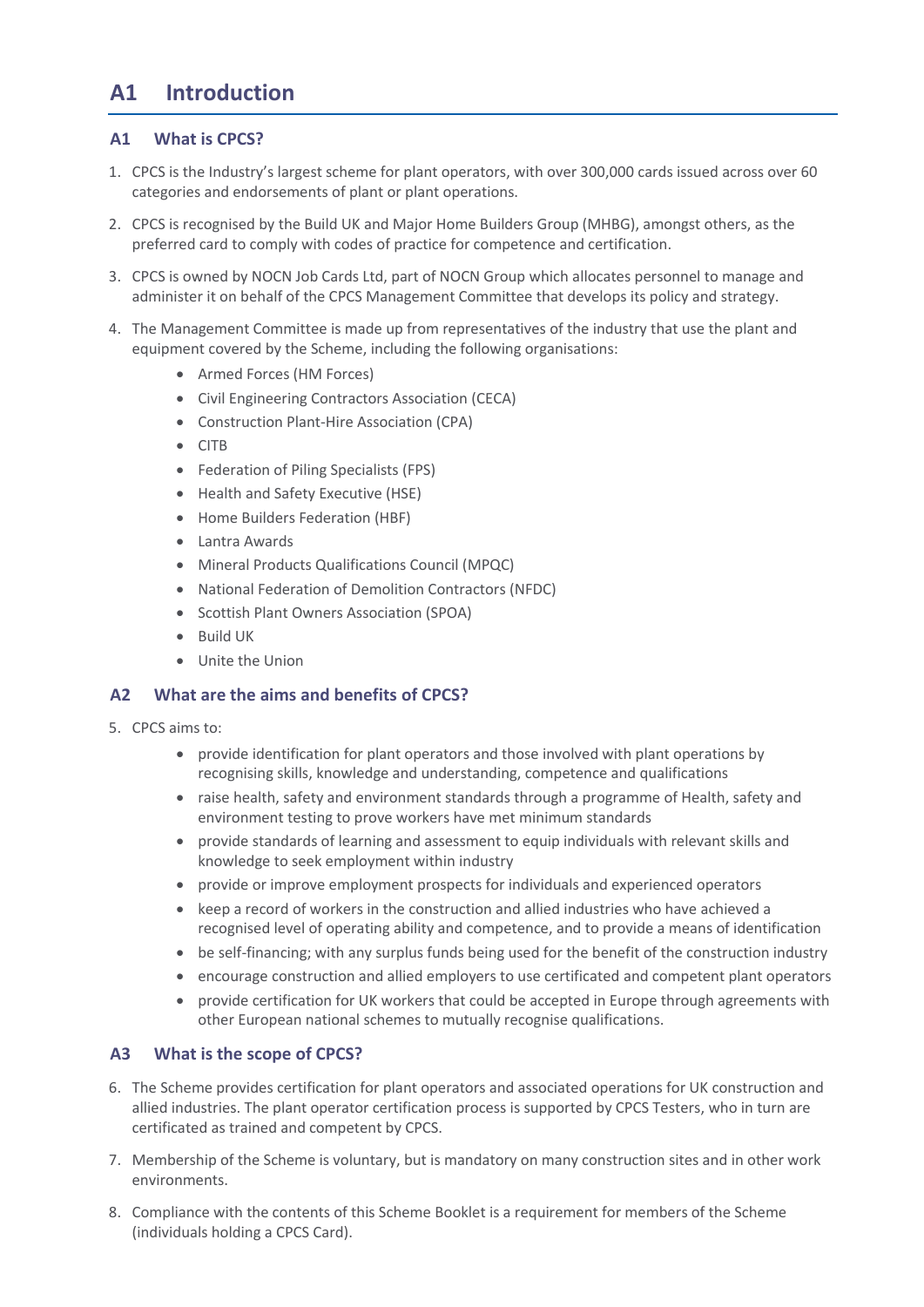- 9. There are no age requirements for Scheme membership. However, in some cases legislation or company policy regarding the use of plant or equipment may specify different age limits for a specific working environment. This may result in the cardholder being prevented from using that plant or equipment.
- 10. Basic skills and understanding, and competency standards are defined by the Scheme for:
	- plant operators
	- slinger/signallers
	- individuals securing plant and equipment to vehicles/trailers for transportation
	- individuals planning and controlling lifting operations.
- 11. A wide range of construction plant and equipment is covered by CPCS, and new plant and equipment is continually added at the request of industry. The categories currently covered by CPCS are listed online: <https://www.citb.co.uk/cards-testing/>
	- 12. A category is defined as:
		- an item of plant or equipment used within the construction industry in accordance with the manufacture's basic design, or
		- an agreed duty or occupation involving plant operations, e.g. Appointed Person.
	- 13. Certain categories have endorsements. Endorsements are sub-categories that reflect the variation in a category, for example, by weight, size, capacity or application. Endorsements will be defined as either:
		- separate as each endorsement will be inscribed separately on a CPCS Card, or
		- senior as only the higher or senior endorsement will be inscribed on a CPCS Card.

## **A4 What are the standards that define the scheme?**

- 14. Categories within CPCS are derived through employer consultation and relevant national occupational standards, and are subject to continual review to ensure the Scheme meets employers' needs.
- 15. Subject-specific Technical Advisory Groups meet to review current learning and assessment criteria, and develop learning and assessment standards when new categories are being introduced.
- 16. CPCS works closely with many federations, organisations, plant users, other plant certification schemes, CPCS Testers as well as the Health and Safety Executive to ensure that the standards for plant categories are relevant, up-to-date and realistic.
- 17. The Scheme adheres to Codes of Practice, British Standards and other sector-led guidance documents for many items of plant. CPCS works closely with Sector Skills Councils and specialist plant certification schemes, and continually contributes to industry-led and produced codes of practice and guidance documents. CPCS follows the principles and requirements of BS EN 17024 – General Requirements for Bodies Operating Certification of Persons.
- 18. CPCS has been recognised as an exemplar scheme by a Health and Safety commissioned report on routes to competence in the construction sector. This report was independently researched by PYE Tait, an established research organisation, who reviewed competence processes, certificating bodies and card schemes in order to gauge their effectiveness in both delivering and ensuring competence for occupations within the construction sector. The research looked at the effect over the previous ten years where the sector had implemented many health and safety initiatives based on the Revitalising Health and Safety strategy of 2001; which further led to the origins of CPCS. The report noted that there needs to be further emphasis on situational awareness and the sustaining of appropriate behaviours and CPCS is working with bodies such as the Health and Safety Executive to incorporate these finding into assessment.
- 19. Delivery Standards are continually monitored by dedicated personnel employed by NOCN Job Cards Ltd to ensure national standards are applied. The Scheme acknowledges that flexibility is needed in some instances; however, deviations from test and assessment standards can only be approved by the monitoring and technical teams, and in many cases through prior consultation with the relevant technical advisory group and/or consultation with the employer organisation.
- 20. As the manager of CPCS, the Scheme falls within the umbrella of NOCN Job Cards Ltd, part of NOCN Group. NOCN Group is a market-leading international Awarding Organisation (AO) and Governmentapproved End Point Assessment Organisation (EPAO) that has been creating opportunities' for 30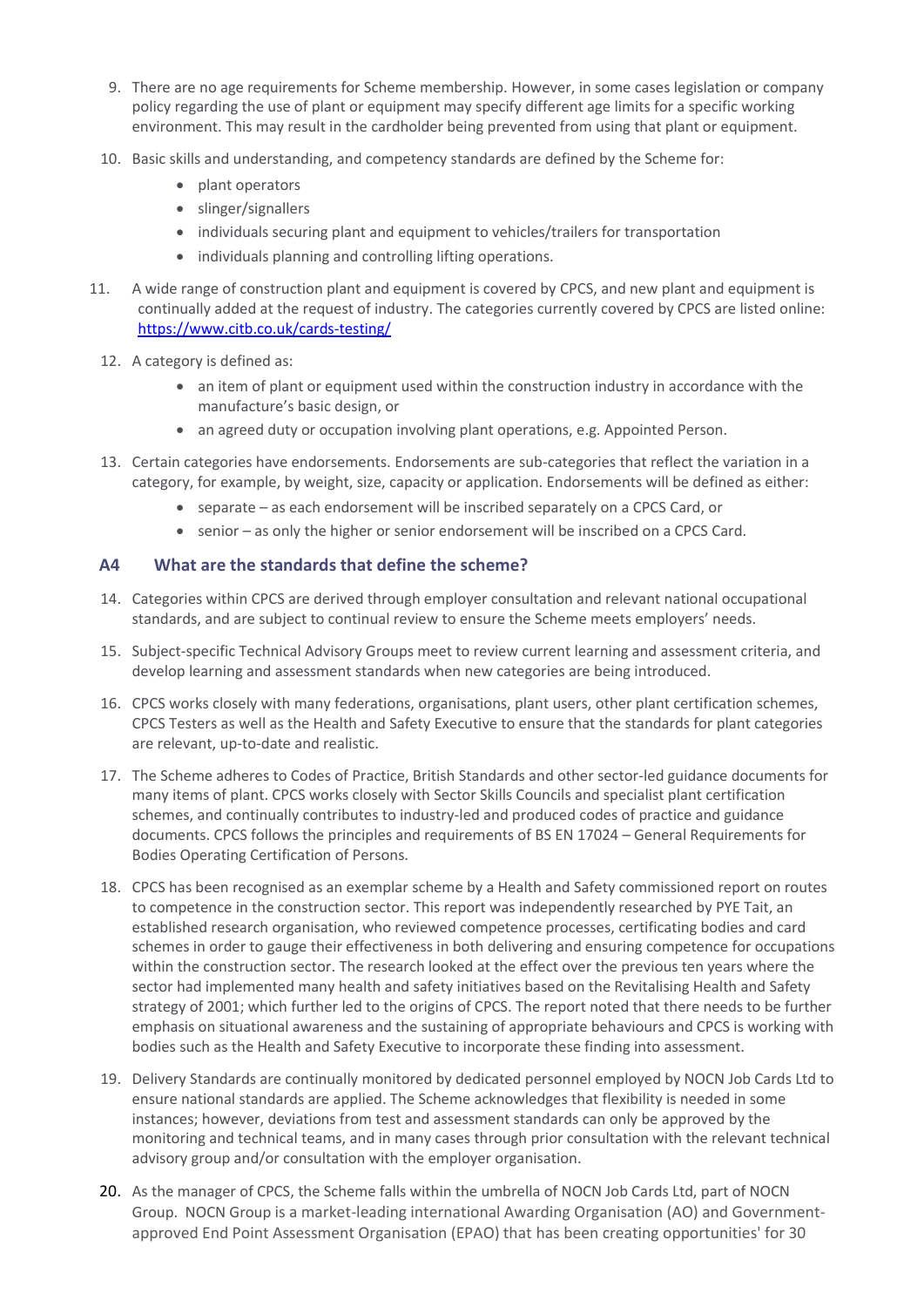years. NOCN [Group](https://www.nocn.org.uk/about/the-nocn-group/) includes NOCN, NOCN India Skills Foundation, NOCN Job Cards, CSkills Awards and One Awards.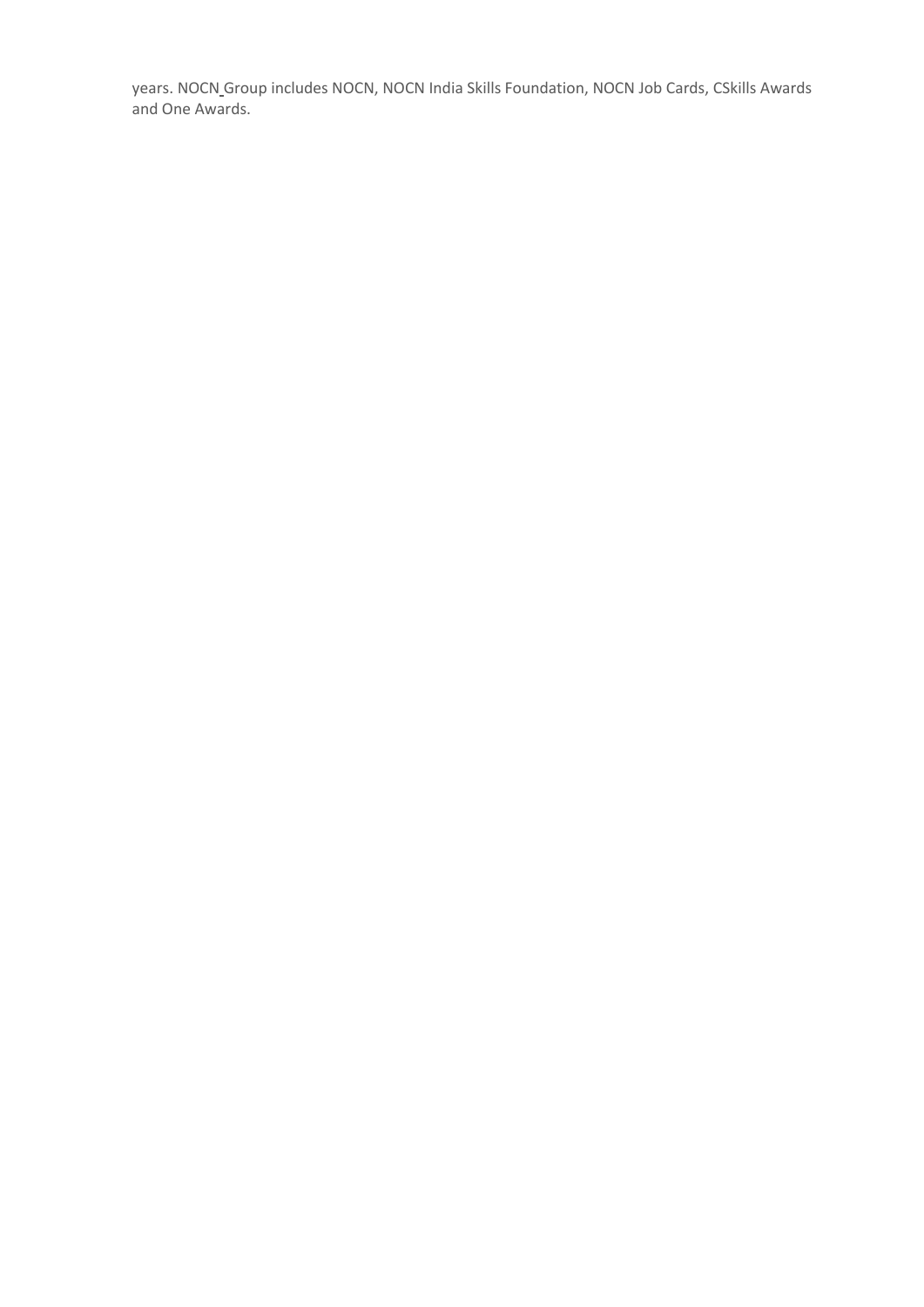

# Core Elements

The Scheme is made up of a number of core elements, which are used to demonstrate the skills, competence and qualifications that determine eligibility for Scheme membership.

There are common elements that are applicable to both roles and role-based elements which are different.

- B1 Training 6
- B2 Health, safety and environment test 8
- B3 CPCS Terms & Conditions and Data Protection Statement 9
- B4 CPCS Standard Theory Test 10
- B5 CPCS Standard Practical Test 12
- B6 SVQ and NVQ 14
- B7 CPCS Logbook 16
- B8 On-Site Assessment 18
- B9 CPCS Renewal Test 19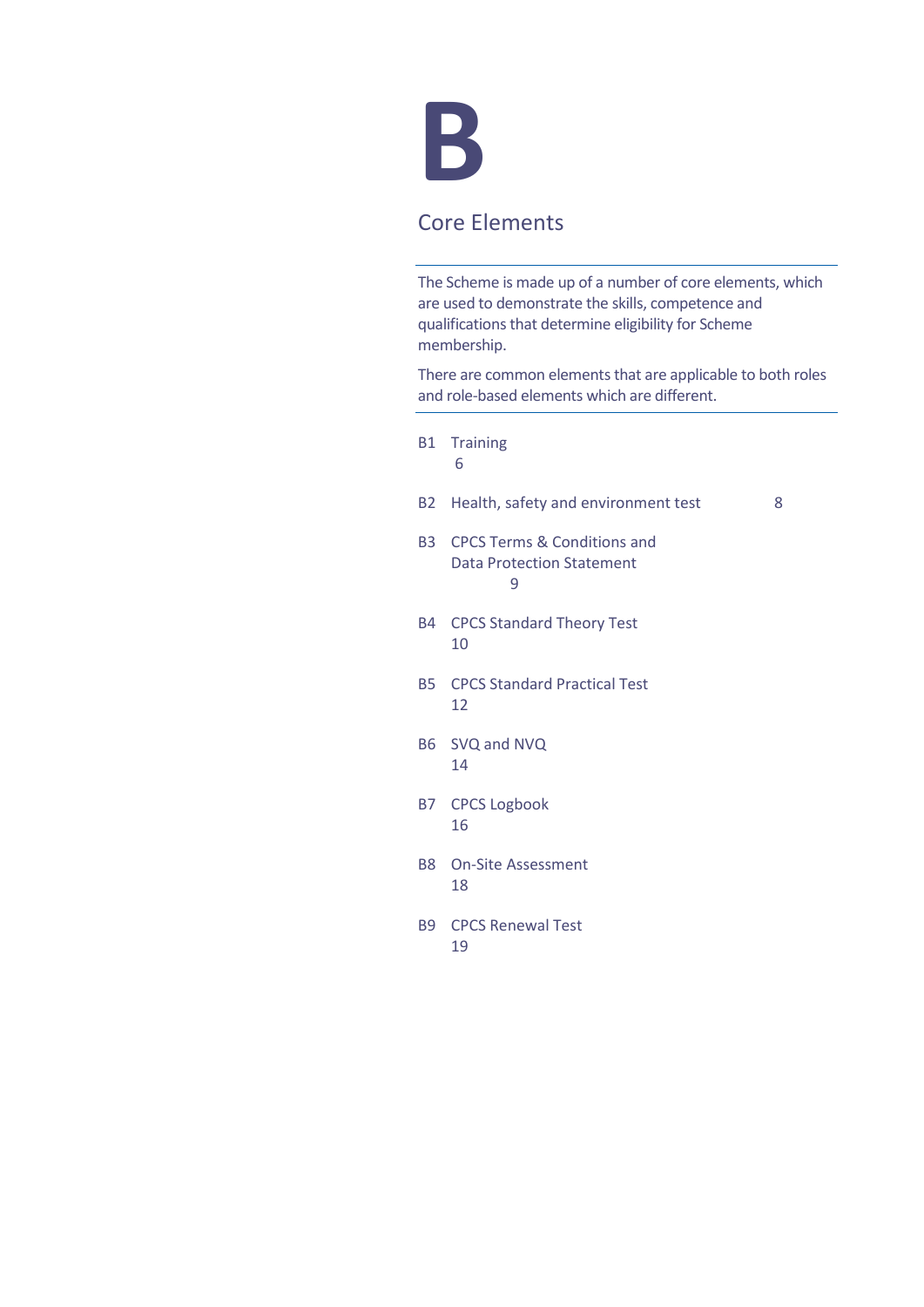# **B1 Training**

### **What is the training requirement?**

- 1. Training is a one of the components of learning and an [activity](http://www.businessdictionary.com/definition/activity.html) which involves the imparting of [information](http://www.businessdictionary.com/definition/information.html) and [instructions](http://www.businessdictionary.com/definition/instructions.html) to accumulate a pre-defined level of skill and knowledge. Training can be divided into two areas – Basic and Advanced.
- 2. Basic training covers theoretical and practical principles which for CPCS purposes are detailed in the learning outcomes for each category of plant. Basic training, wherever it occurs, should take place independent of productive work using dedicated equipment and resources.
- 3. Advanced training can take place during productive work, but following a managed supervision programme after an assessment that ensures that the learning outcomes are met.

# **The Need for Training**

- 4. The provision of suitable training is the responsibility of the employer as enshrined in the Health and Safety at Work Act 1974. CPCS provides employers with the assurance that, through carding, operators they employ have demonstrated an appropriate level of skill and understanding via an independent CPCS testing process based on standards defined by the industry-set learning outcomes.
- 5. It is the responsibility of both the employer and operator, possibly with the assistance of a training professional, to determine training needs and to ensure appropriate training is received. The separation of training and CPCS testing ensures independent assessment of an operator's ability, reducing potential conflict of interest and bringing additional robustness to the Scheme. CPCS Health & Safety Statement provides further information <https://www.citb.co.uk/cards-testing/>

## **Training Delivery**

- 6. If an operator has prior training and/or experience on a category, their skills can be measured against the CPCS learning outcomes and syllabus to determine whether they are fully prepared for the CPCS Technical Test, or that there are further training needs. The syllabus will support the creation of a training programme tailored to meet an individual's requirements.
- 7. Refresher training and/or activity-specific practice is highly recommended by CPCS for all individuals prior to attempting the test. This is particularly crucial in the case of experienced operators, as bad habits gained through experience may mean the individual being unsuccessful on the test.
- 8. Further advice on selection, training and competency can be sought from the guidance document published by the Strategic Forum Plant Safety Group and can be downloaded at <http://cpa.uk.net/sfpsg/#Competence>

### **How can I get training?**

- 9. Training can be accessed through a variety of channels including:
	- Training providers
	- in-house trainers
	- co-workers.
- 10. It is up to the individual and the employer to choose the training channel which best suits their learning needs.
- 11. CPCS does not directly monitor any form of training but independently measures performance and knowledge gained through training. CPCS therefore cannot be responsible for the delivery or quality of any training provided through an organisation.
- 12. There are a number of formal plant operator training qualifications available from awarding bodies and offered through a variety of training organisations, which can be used to prepare the individual for the test and provide a recognised route of training. However, an operator will be required to successfully complete the CPCS Technical Test if they wish to have a CPCS Card. Qualifications may be viewed online at<http://register.ofqual.gov.uk/>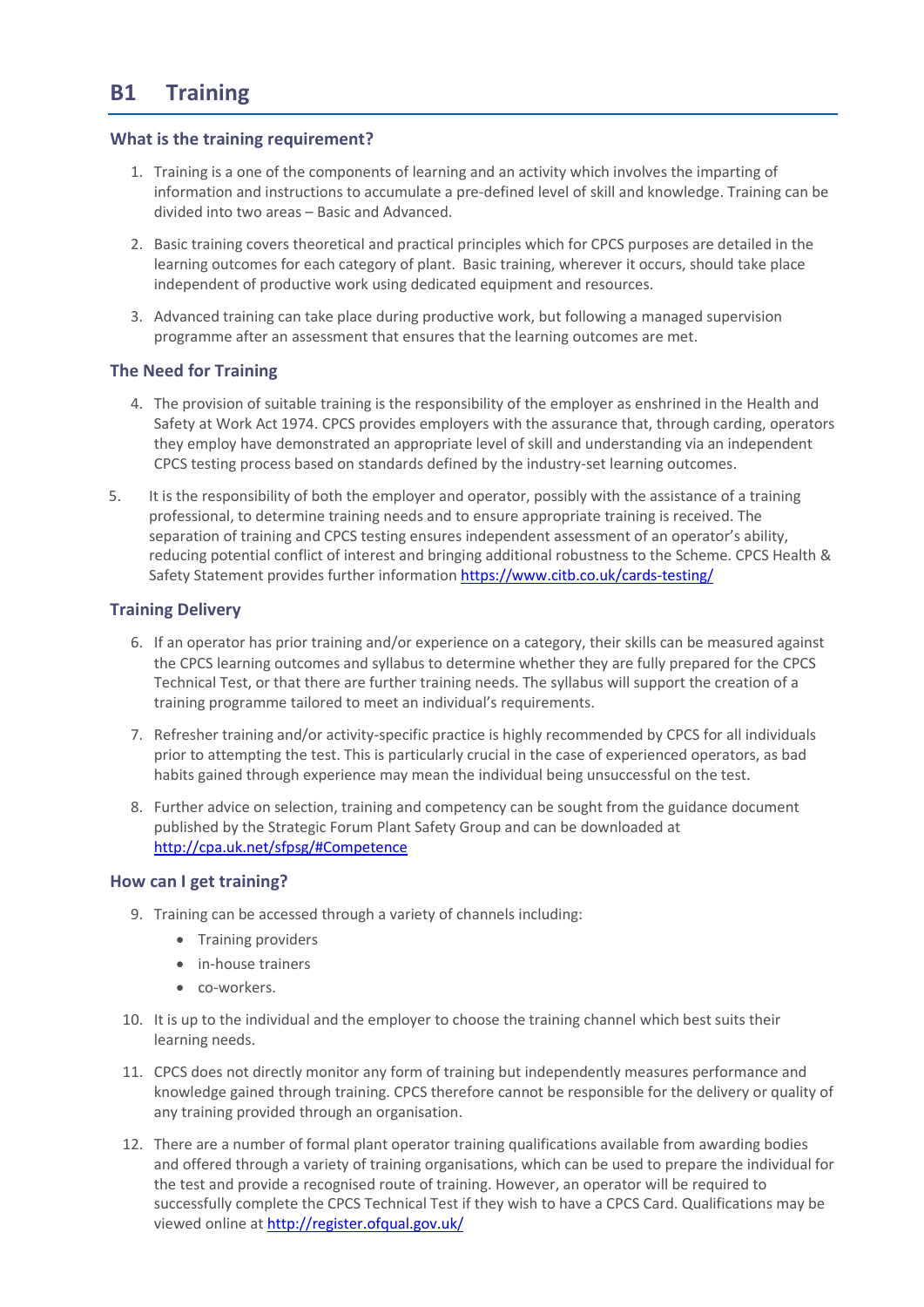## **Advice on employer-delivered training**

13. CPCS encourages all those involved in training for the learning process to be qualified and experienced with the category of plant and with teaching and learning methods. Instructors selected for training by the employer should have sufficient experience working/operating this category of plant and have attained a wide and thorough knowledge of the types, functions and safe operating procedures. They should be competent and certificated for instructional techniques, such as the Preparing to Teach in the Lifelong Learning Sector (PTLLS) qualification, undertaken through an accredited certification body.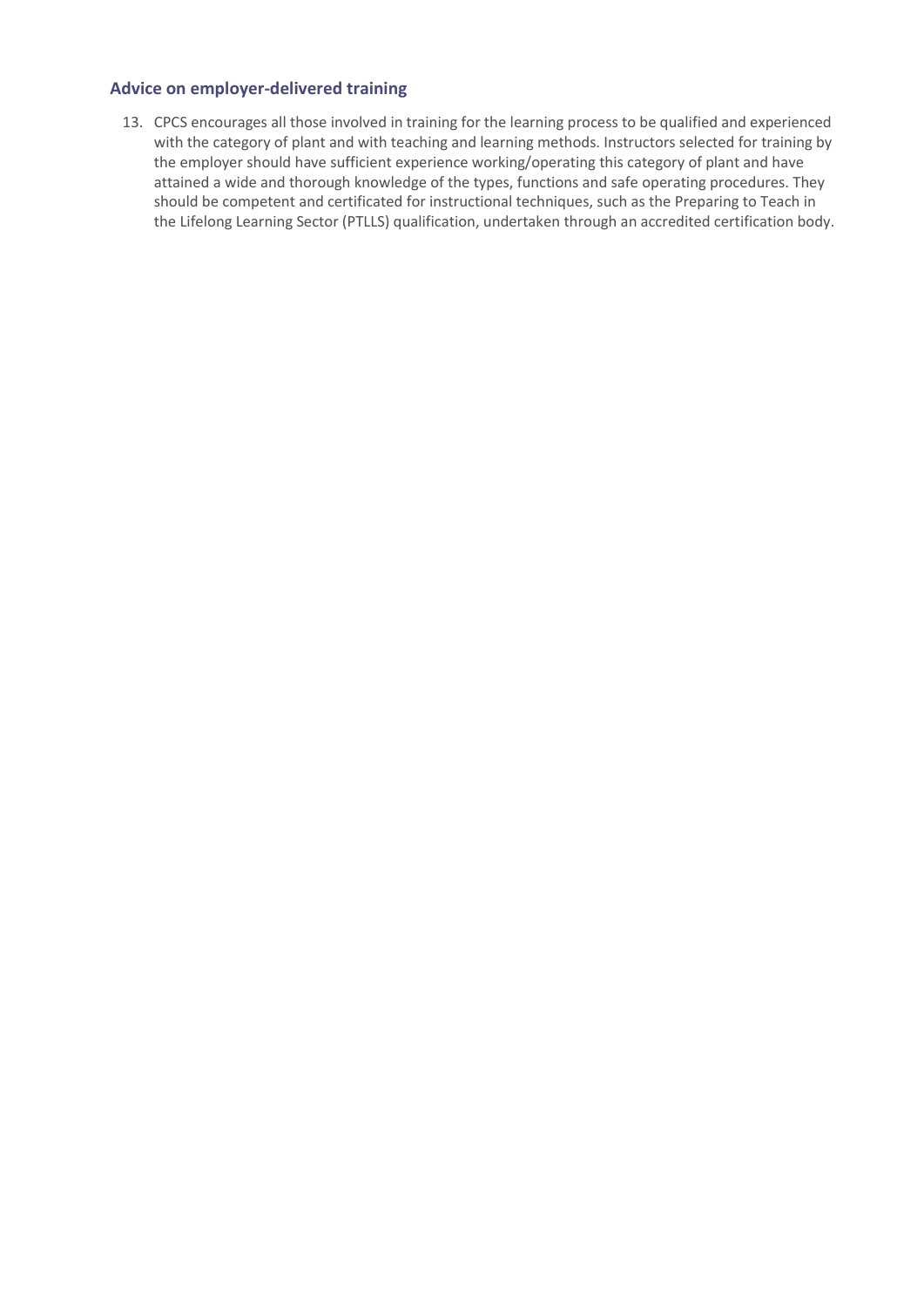# **What is the requirement for the Health, safety and environment test?**

- 14. All new applicants, and those adding a category or renewing a CPCS Card, must have an understanding and knowledge of current basic Health & safety as demonstrated through holding a *CITB Health, safety and environment* (HS&E) test pass that has been gained within the last two years.
- 15. The majority of categories require a minimum of the Core Operatives test.
- 16. Supervisors (SUP) and Managers & Professionals (MAP) tests which are higher level tests are also acceptable. The Demolition test is an acceptable alternative to the Core. The only exceptions to this are as follows:
	- the Appointed Person category A61 requires the Managers & Professionals (MAP) test to be taken
	- the Crane/Lifting Operations Supervisor category A62 requires the Supervisory (SUP) test to be taken, but the Managers & Professionals (MAP) test is also acceptable.
- 17. CPCS recommends appropriate health, safety and environment training before attempting the test.
- 18. There is no limit to the number of times that the *CITB Health, safety and environment test* can be taken.

## **How can I get it?**

- 19. The *CITB Health, safety and environment test* can be taken at test centres located throughout the United Kingdom or through Internet test centres (ITC's) found in convenient locations around the country.
- 20. Individuals can contact the *CITB Health, safety and environment test* Helpline directly on **0344 994 4488**, go through a CPCS Test Centre or book online using website [www.citb.co.uk/bookingatest.](http://www.citb.co.uk/bookingatest) CPCS Test Centres are required to support individuals through all elements of the Scheme, and will be able to either:
	- deliver the *CITB Health, safety and environment test* directly themselves as an approved CITB Internet Test Centre(ITC), or
	- arrange the *CITB Health, safety and environment test* with an ITC on the individual's behalf.
- 21. Individuals are advised to have their Full Name, Date of Birth and CPCS Card number to hand when booking their test, or their date of birth if new to the Scheme.
- 22. Individuals are advised to book the *CITB Health, safety and environment test* in plenty of time.
- 23. A copy of the CITB Health, safety and environment test revision materials may be purchased by calling **0344 994 4488**, ordered online using the websit[e www.citb.co.uk/publications](http://www.citb.co.uk/publications) or purchased from major book stores.

### **How much does it cost?**

24. The cost of the Test is currently £19.50; however the cost is subject to change. *Note: Internet Test Centres may charge an additional administration fee.*

### **What do I need to do first?**

25. CPCS recommends appropriate health, safety and environment training and viewing the new 'Setting Out' film on which the behavioural element of the test is based before attempting the test. The film can be viewed free on line a[t www.citb.co.uk/settingout](http://www.cskills.org/settingout) through 'YouTube' and is also included on each HS&E revision DVD. There are no other qualifications required.

### **What do I need to do next?**

26. On passing the *CITB Health, safety and environment test*, the individual seeking to enter the Scheme should progress to the CPCS Theory Test.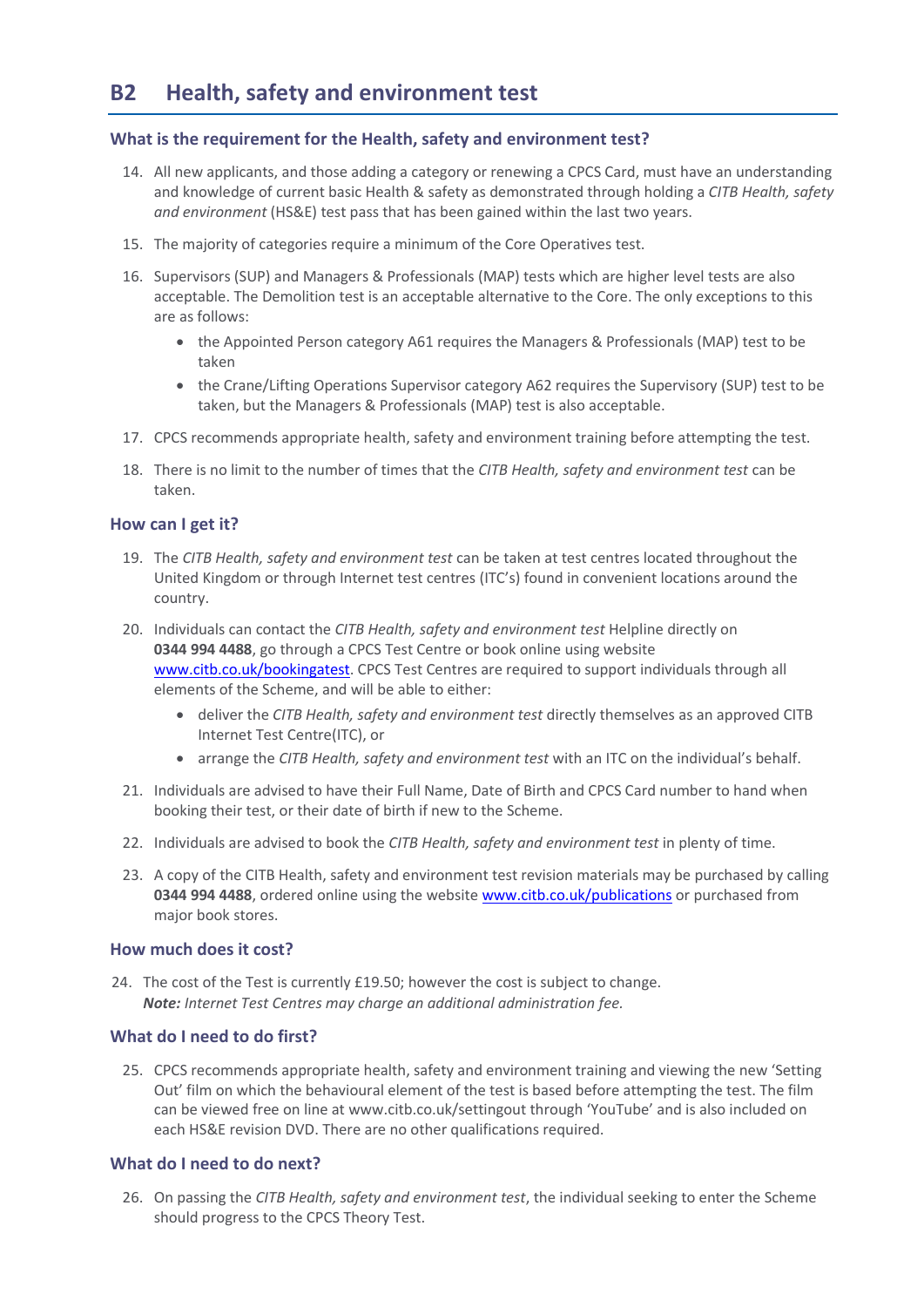## **What is the requirement for CPCS Terms & Conditions and Data Protection Statement?**

27. All applicants wishing to apply for a CPCS Trained Operator Card must read and sign the CPCS Terms & Conditions and Data Protection Statement prior to their CPCS Practical Test being delivered.

### **How can I get it?**

28. The CPCS Terms & Conditions and Data Protection Statement can be downloaded and printed for completion from the website [www.citb.co.uk/cpcssupportmaterial](http://www.citb.co.uk/cpcssupportmaterial) or obtained from your CPCS Test Centre on the day of your CPCS Practical Test.

#### **How much does it cost?**

29. There is no fee for completing the CPCS Terms & Conditions and Data Protection Statement.

### **What do I need to do first?**

30. There is no need to have completed any other elements before completing the CPCS Terms & Conditions and Data Protection Statement.

### **What do I need to do next?**

- 31. On completion of the CPCS Terms & Conditions and Data Protection Statement, pass it to your CPCS Test Centre either in advance or on the day of your CPCS Practical Test, ensuring the mailing address for the card details are entered.
- 32. **Note:** If a candidate does not agree to the CPCS Terms & Conditions and Data Protection Statement, they cannot proceed with their Practical Test.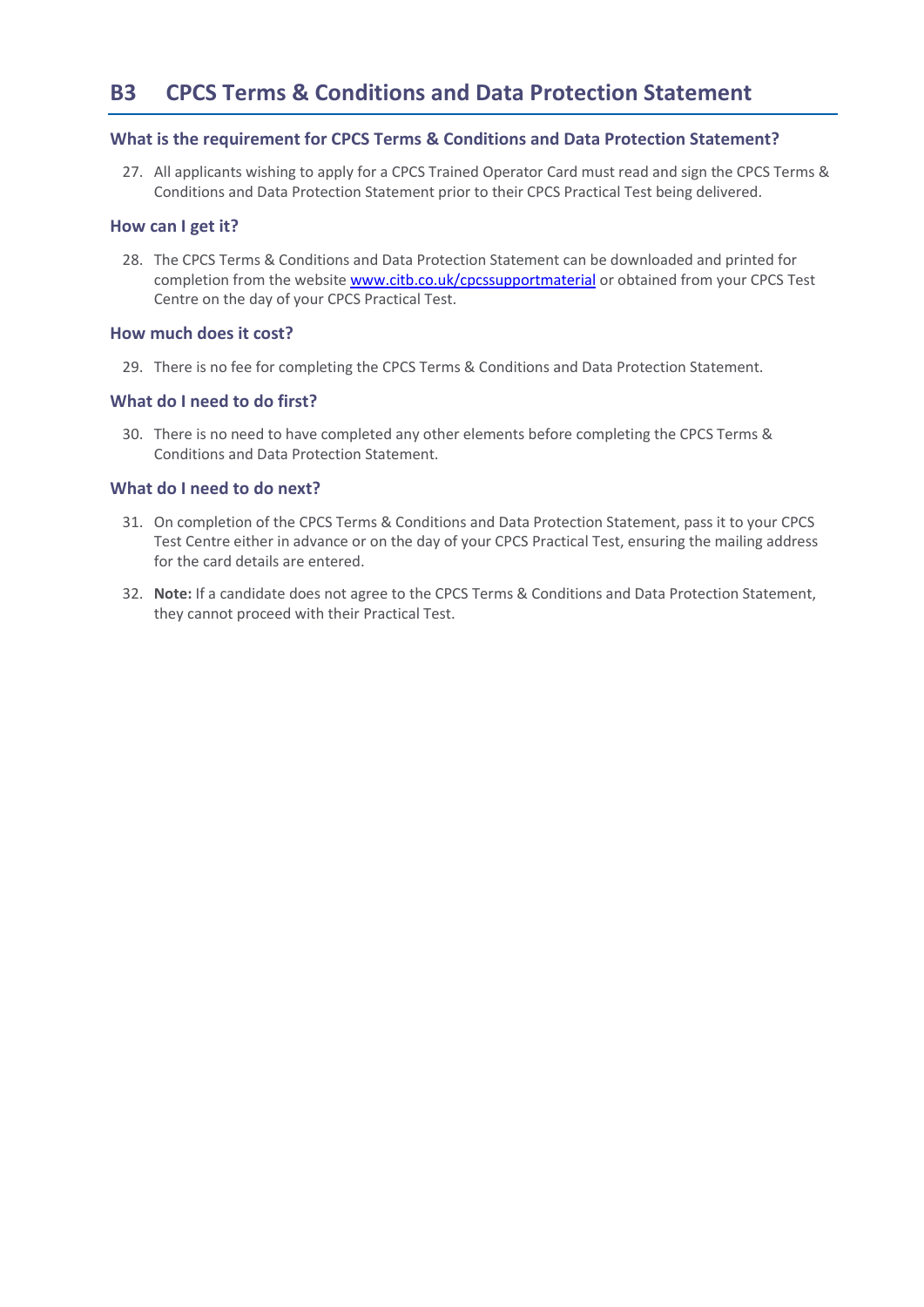# **B4 CPCS Standard Theory Test**

## **What is the requirement for the CPCS Theory Test?**

- 33. The CPCS Theory Test is part of the CPCS Technical Test. It has been set by CPCS to check underpinning knowledge and understanding directly related to a CPCS category. The CPCS Theory Test incorporates questions relating to:
	- specific category and environment related health and safety
	- operators' roles and responsibilities
	- pre-start checks
	- use of the operators' manual
	- category-specific preparation, operating and shut-down requirements.
- 34. The CPCS Theory Test is set at two levels:
	- The CPCS Standard Theory Test is part of CPCS requirements for individuals applying for their first CPCS Operator Card or for those adding a category to a current CPCS Operator Card.
	- The CPCS Advanced Theory Test is part of CPCS requirements for individuals applying for their first CPCS Tester Card or for those adding a category to a current CPCS Tester Card, but is accepted as an alternative to the CPCS Standard Practical Test for CPCS Operator Cards.
- 35. There is a CPCS Theory Test for each category. Where a category has endorsements, the CPCS Theory Test need only be taken once but the CPCS Practical Test must be completed for each required endorsement.
- 36. Individuals attending the Theory Test will be required to provide proof of identity using documentation that includes a photograph and signature, the CPCS Test Centre will provide the criteria to be met.
- 37. The CPCS Theory Test must be answered verbally and will be recorded using digital audio recording equipment, in a one-on-one session (except for category A61 Appointed Persons) with a CPCS Tester registered with a CPCS Test Centre.

*Note: Individuals (excluding CPCS Testers and NOCN Group personnel) are not permitted to take into the test room any books, laptops, audio players, cameras or videoing devices with or without internet or data storage capabilities.*

- 38. Individuals are required to achieve 80% plus any mandatory questions to pass the CPCS Standard Theory Test and meet requirements for applying for a Trained or Competent Operator Card. The mandatory questions must be answered correctly to get an overall achievement even if 80% of the other questions were answered correctly. *Note: Mandatory questions are currently only in the Theory Test for the category of Telescopic Handler.*
- 39. CPCS quality assures the delivery of the CPCS Theory Test. A test:
	- may be attended by NOCN Group personnel who will observe the delivery of the test.
- 40. There is a guideline estimated time of one hour for each CPCS Theory Test (some categories are allowed extra time due to the complexity of questions).
- 41. The individual will be given a copy of the Sign-off Sheet completed by the Tester with feedback on their performance by the Test Centre after the test has been undertaken, the candidate may also add their own comments to give back to the Test Centre.
- 42. A copy of the questions with a record of the mark that was achieved against each question is available from the Test Centre on request. *Note: The actual question and answer paper used during the test is a controlled document and therefore is not for general release*.
- 43. The digital audio recording is a controlled item and therefore is not for general release. CPCS may however request copies of the recording for auditing purposes.
- 44. The CPCS Theory Test must be achieved before the CPCS Practical Test is attempted (with the exception of Appointed Persons). The CPCS Theory Test is valid for six months from the date of achievement for the purpose of progression onto the CPCS Practical Test. This applies to those taking the Standard Theory Test for an Operator Card.
- 45. The rules are different if taking the Advanced Theory Test. Please refer to the Scheme Booklet for Testers for this information.
- 46. There is no limit to the number of times that an individual can take the CPCS Theory Test.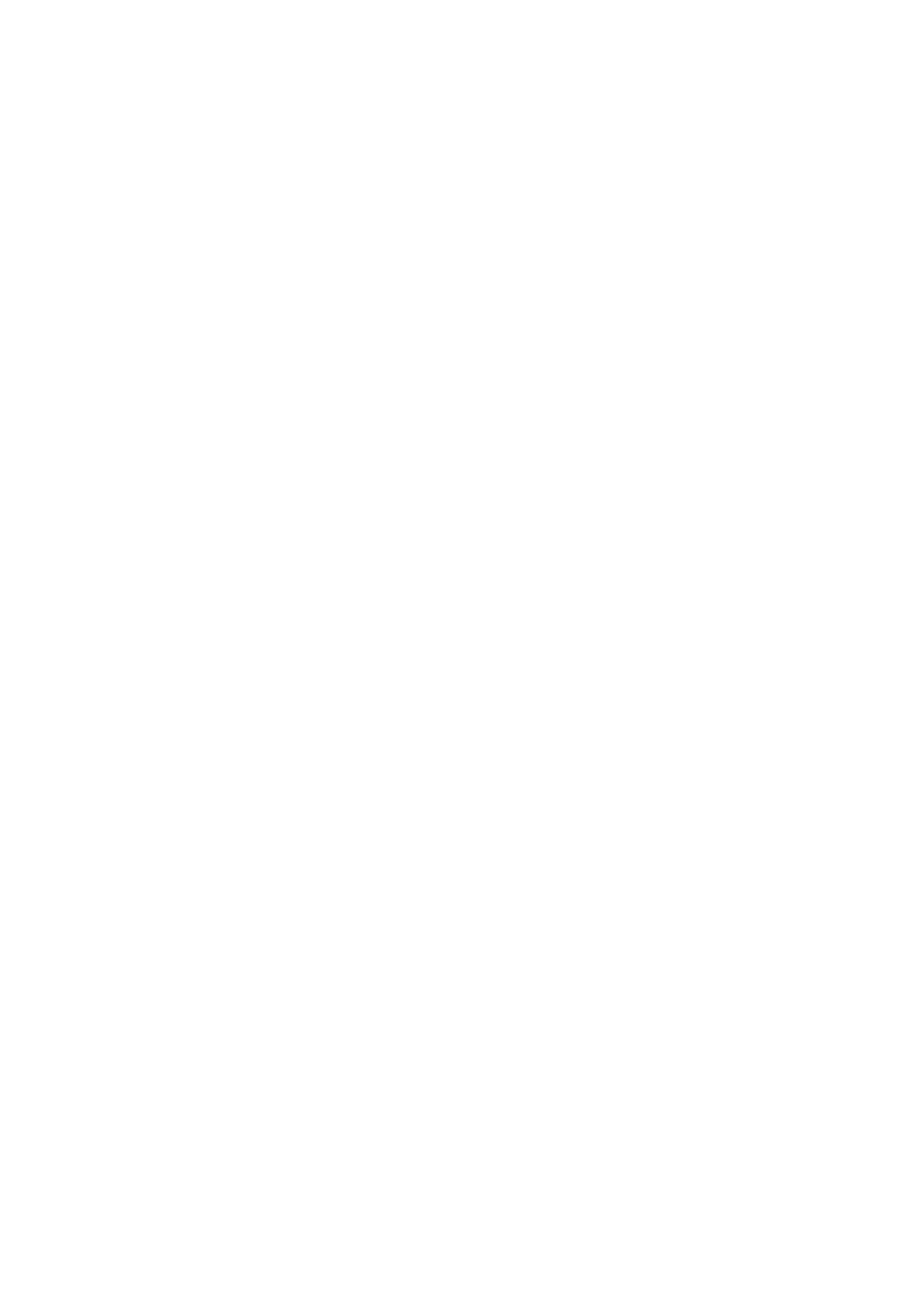### **How can I get it?**

- 47. The CPCS Theory Test is delivered through CPCS Test Centres, by CPCS Testers registered to the Test Centre.
- 48. You may contact a CPCS Test Centre using the list of CPCS Test Centres that is available on the CPCS website.

*Note: If you do not have a CPCS Registration number you will need to obtain one before a Theory Test can be booked, please call 0844 815 7274 to check to see if you have a registration number, if not for one to be created.*

### **How much does it cost?**

- 49. There is a maximum charge of £100.00 that the CPCS Test Centre can apply for all elements and delivery of the CPCS Standard Theory Test.
- 50. Please note there is no maximum charge set for the CPCS Advanced Theory Test. It is recommended that a number of CPCS Test Centres are contacted to obtain a competitive price.
- 51. There is a CITB Grant available to support the CPCS Theory Test. (Refer to <https://www.citb.co.uk/grant/> for details on how to access this information.)

## **What do I need to do before I take the Theory Test?**

52. You must pass the appropriate *CITB Health, safety and environment test* for the category of plant before you attempt the CPCS Theory Test. The *CITB Health, safety and environment test* is valid for two years from the date of achievement for the purpose of progression onto the CPCS Practical Test.

## **What do I need to do after I pass the Theory Test?**

53. On achieving the CPCS Theory Test you may progress to the CPCS Practical Test. The CPCS Practical Test will need to be achieved within six months of the CPCS Theory Test, for the CPCS Theory Test to be deemed valid at the point of card application.

### **How can I find out answers to the questions?**

- 54. Many of the questions within the Theory Test were derived from publicly available sources, and these sources of information can provide the typical expected answers. Internet search engines such as Google, Bing etc. are a good way of seeking out technical and operating information relating to relevant categories of plant.
- 55. Many construction contractors, federations and organisations post plant-based best practice guidance or information documents on their websites, e.g[. www.cpa.uk.net.](http://www.cpa.uk.net/) Many machinery manufacturers and importers allow technical details and operators' manuals to be viewed and downloaded, and encyclopaedia-type websites such as Wikipedia can provide relating specialist information.
- 56. Other sources of information include The Health and Safety Executive [\(www.hse.go.uk\)](http://www.hse.go.uk/) where information leaflets and reference documents such as Codes of Practice can be viewed and downloaded free of charge. Information relating to the driving of plant on the highway can be sourced from Government websites [\(www.direct.gov.uk/en/motoring\)](http://www.direct.gov.uk/en/motoring). Alternatively, CPCS Test Centres can provide training or updating programmes that focus on the topic areas covered by the questions.
- 57. Official answers to questions are confidential and restricted to approved Test Centres and CPCS constantly review and update questions. They are not published by CPCS and would need to be researched by the candidate. Recommended websites include [www.cpa.uk.net.](http://www.cpa.uk.net/) CPCS has no involvement with, and cannot confirm the accuracy of, answers to CPCS Theory Test questions that appear on auction-type websites or other sources that advertise the answers to questions.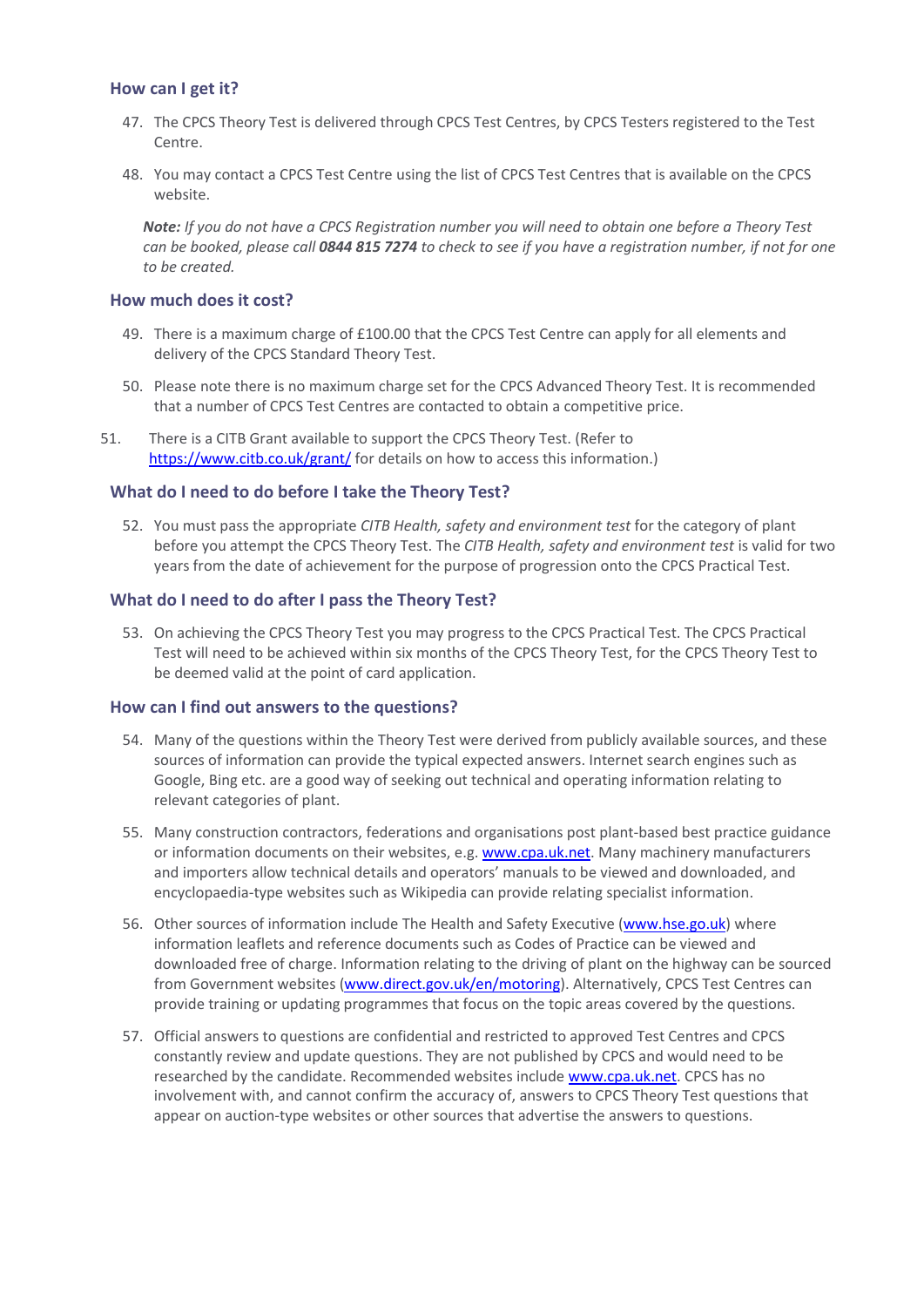## **What is the requirement for the CPCS Practical Test?**

- 58. The CPCS Practical Test is part of the CPCS Technical Test. It has been set by CPCS to test the operating ability of individuals through a series of practical activities based on core operating skills.
- 59. The CPCS Practical Test is set at two levels:
	- The CPCS Standard Practical Test is part of CPCS requirements for individuals applying for their first CPCS Operator Card and for those adding a category to a current CPCS Operator Card.
	- The CPCS Advanced Practical Test is part of CPCS requirements for individuals applying for their first CPCS Tester Card or for those adding a category to a current CPCS Tester Card. It is also accepted as an alternative to the CPCS Standard Practical Test for CPCS Operator Cards.
- 60. There is a CPCS Practical Test for each category, but for categories with endorsements the endorsement must be specified and the test taken on the appropriate piece of plant. The CPCS Practical Test achievement will be given at the level of the endorsement.
- 61. Individuals attending the Practical Test will be required to provide proof of identity using documentation that includes a photograph and signature, the CPCS Test Centre will provide the criteria to be met.
- 62. The CPCS Theory Test must be passed before a CPCS Practical Test is taken (with the exception of Appointed Persons). The CPCS Theory Test is valid for six months from the date of achievement for the purpose of progression onto the CPCS Practical Test. This applies to those taking the Standard Theory Test for an Operator Card. The rules are different if taking the Advanced Theory Test. Please refer to the Scheme Booklet for Testers for this information.
- 63. The CPCS Practical Test is delivered through a CPCS Test Centre.
- 64. The CPCS Practical Test is delivered in a one-on-one session with a CPCS Tester.
- 65. CPCS quality assures the delivery of the CPCS Practical Test. A test may be:
	- attended by NOCN Group Personnel who will observe the delivery of the test, or
	- videoed at the request of CPCS. If CPCS has requested that the test is videoed the individual must allow this to take place or the achievement will not be deemed as valid for a card application.

*Note: Individuals (excluding CPCS Testers and NOCN Group personnel) are not permitted to take into the test area any books, laptops, audio players, cameras or videoing devices with or without internet or data storage capabilities.*

- 66. The CPCS Practical Test has a specified time limit to ensure that an operator has sufficient work skills to be productive in current and future employment. The time limits have been set at a level that allows even newly Trained Operators to prove a sufficient measure of productivity when mapped against industry timescales. (Test Times can be viewed by accessing the CPCS Practical Test Specifications at [www.citb.co.uk/cpcssupportmaterial.](http://www.citb.co.uk/cpcssupportmaterial))
- 67. The individual will be given a copy of the Grading and Sign-off Sheet completed by the Tester with feedback on their performance by the Test Centre after the test has been undertaken, the candidate may also add their own comments to give back to the Test Centre.
- 68. On achievement of the CPCS Practical Test, the CPCS Test Centre will issue the candidate a Letter of Achievement: this can act as temporary certification for 28 days enabling the individual to gain entry onto a site whilst the application form is being processed and will request the CPCS Trained Operator Card electronically using the CPCS online system in accordance with the requirements outlined in process 4. If the individual is applying for a Competent Operator Card, the CPCS Test Centre can provide the individual with a:
	- **CPCS Application form (F1/1 - CWA):** which the CPCS Tester will countersign, and the CPCS Test Centre will submit to CPCS on behalf of the applicant, or the test centre can apply for the card using the Carding without Application spreadsheet.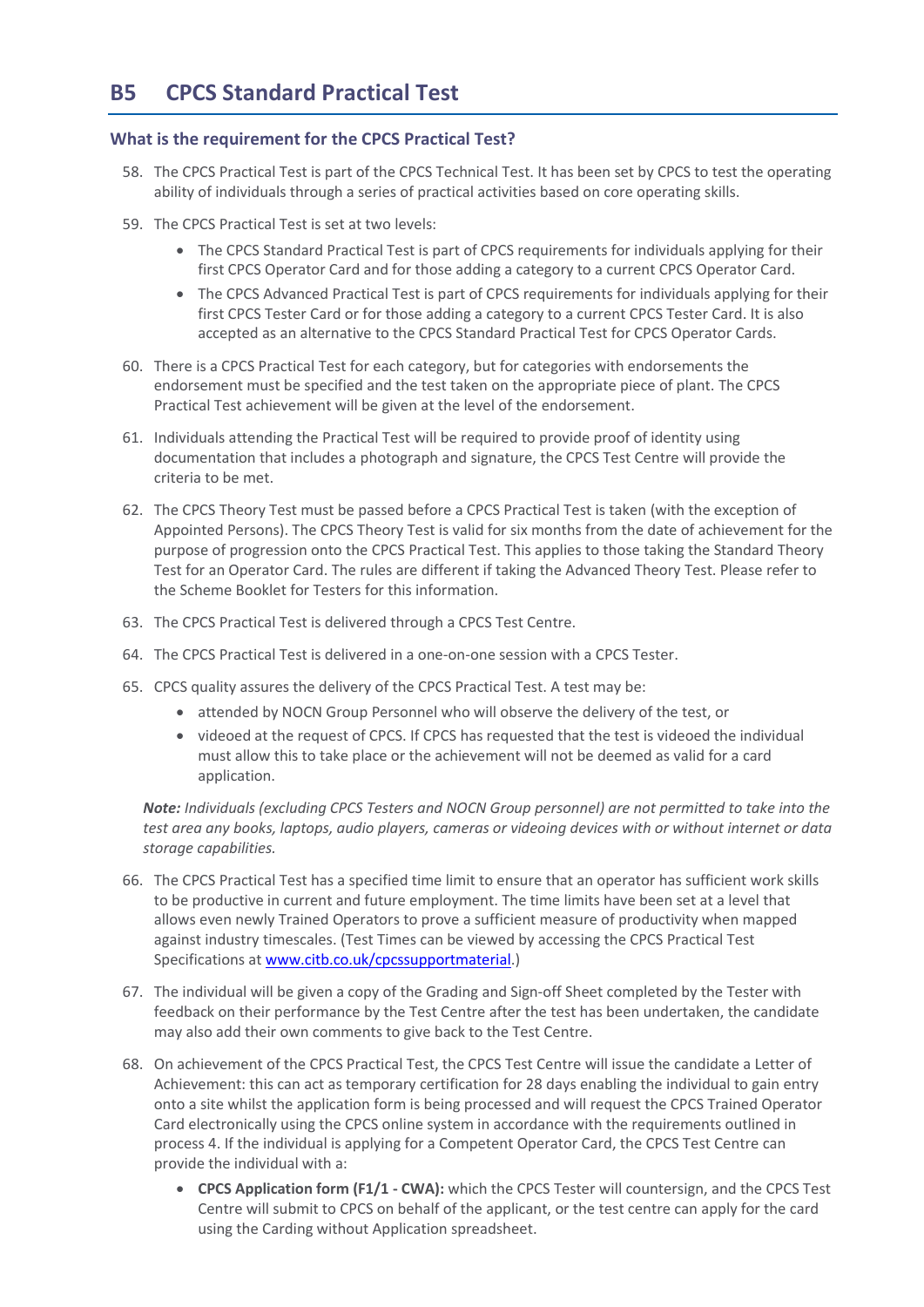- **Letter of Achievement:** this can act as temporary certification for 28 days enabling the individual to gain entry onto a site whilst the application form is being processed.
- 69. There is no limit to the number of times that an individual can take the CPCS Practical Test.
- 70. The CPCS Practical Test is valid for two years from date of achievement for the purpose of CPCS Card applications.

#### **How can I get it?**

- 71. The CPCS Practical Test is delivered through CPCS Test Centres, by CPCS Testers registered to the CPCS Test Centre.
- 72. You may contact a CPCS Test Centre using the list of CPCS Test Centres that is available on the CPCS website.

## **How much does it cost?**

- 73. There is a maximum charge that the CPCS Approved Test Centre can apply for delivery of the CPCS Standard Practical Test.
- 74. There is no maximum fee set for the CPCS Advanced Practical Test.
- 75. It is recommended that a number of CPCS Test Centres are contacted to obtain a competitive price.
- 76. There may be CITB Grant available to support the CPCS Practical Test (Standard and Advanced). (Refer to <https://www.citb.co.uk/grant/> for details on how to access this information.)

### **What do I need to do first?**

77. You must pass the CPCS Theory Test for the category before you attempt the CPCS Practical Test. The CPCS Theory Test is valid for six months from the date of achievement for the purpose of progression onto the CPCS Practical Test.

#### **What do I need to do next?**

78. On achieving the CPCS Practical Test you can apply for a CPCS Operator Card. The cost of the application is included within the CPCS Technical Test fees. You should then start work towards the relevant SVQ or NVQ (if not already achieved).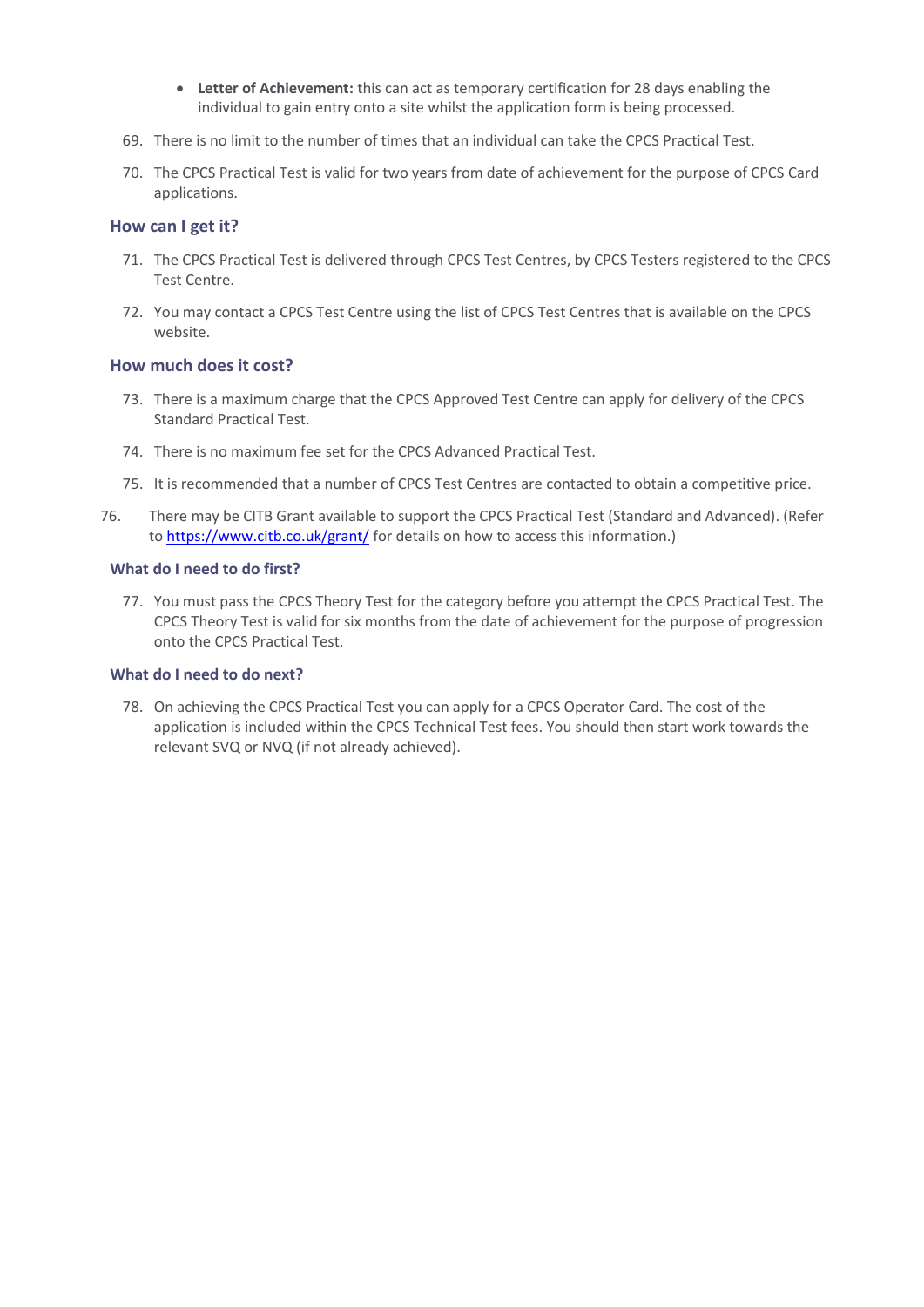# **B6 SVQ and NVQ**

## **What is the requirement for SVQ and NVQ?**

- 79. CPCS requires an individual to prove operating competence through the achievement of relevant SVQ or NVQ units.
- 80. If the CPCS category is offered as or within a unit within an appropriate SVQ or NVQ qualification, then the appropriate units (or endorsement) will be acceptable to CPCS for the award of a Competent Operator Card.
- 81. The following qualifications are acknowledged as the commonest types for CPCS categories:
	- Piling Operations.
	- Demolition.
	- Plant Operations (Certificate or Diploma).
	- Controlling Lifting Operations (for categories A40, A61 & A62).
	- Road building.
		- $\circ$  If an individual holds other SVQ or NVQ units they believe to be an equivalent qualification, they should contact CPCS to confirm whether it is a suitable alternative.
- 82. CPCS does not require specific achievement of SVQ or NVQ units (or endorsement) for each category of plant. SVQ or NVQ units need only be achieved once for a family of categories unless the category has been identified as appropriate to be separated out for full SVQ or NVQ unit completion based on its specialist nature.
	- For specialist categories, the SVQ or NVQ units must be undertaken on each category for the award of that category on a blue Competent Operator Card.
	- For non-specialist categories, the SVQ or NVQ units need only be undertaken on any of the categories that fall within the family group for the category that they wish to be awarded on the blue Competent Operator Card.
		- o For example, an individual wishing to apply for a CPCS Competent Operator Card for a Crawler Crane need only hold the units applicable to any other type of crane within that group.
		- o For example, if an individual holds an SVQ or NVQ for a 360° excavator above 10 tonnes unit and they achieve on the CPCS Technical Test for a 180° excavator above 5 tonnes, they are automatically awarded a Competent Operator Card bearing the 180° excavator.
- 83. Concessions have been made for the upgrading of the slinger/signaller, crane/lifting operations supervisor and appointed person categories to, or on, a CPCS Competent Operator Card whereby single units can be used providing designated units have been pre-achieved.
- 84. Holders of categories on a Trained Operator Card who achieved the categories through the Specialised Plant and Machinery Operations Intermediate Certificate (IC) and not through the Technical Test need to achieve the SVQ or NVQ unit for each category that they wish to upgrade to the Competent Operator Card.
- 85. CPCS will require confirmation of achievement of the appropriate relevant SVQ or NVQ unit or units through attaching a copy of the evidence to the card application form. This will enable a Competent Operator Card to be issued.
	- Please do not send originals as they cannot be returned.
	- If a copy of the evidence is not attached, a red Trained Operator Card will be issued.

### **How can I get it?**

- 86. Please contact a CPCS Test Centre which will either be able to:
	- deliver the VQ directly (as an approved centre), or
	- arrange for the individual to attend an approved centre that they have an arrangement with.
- 87. A CPCS Test Centre can be contacted using the list of approved CPCS Test Centres that is available on the CPCS website or by calling the CPCS Helpline.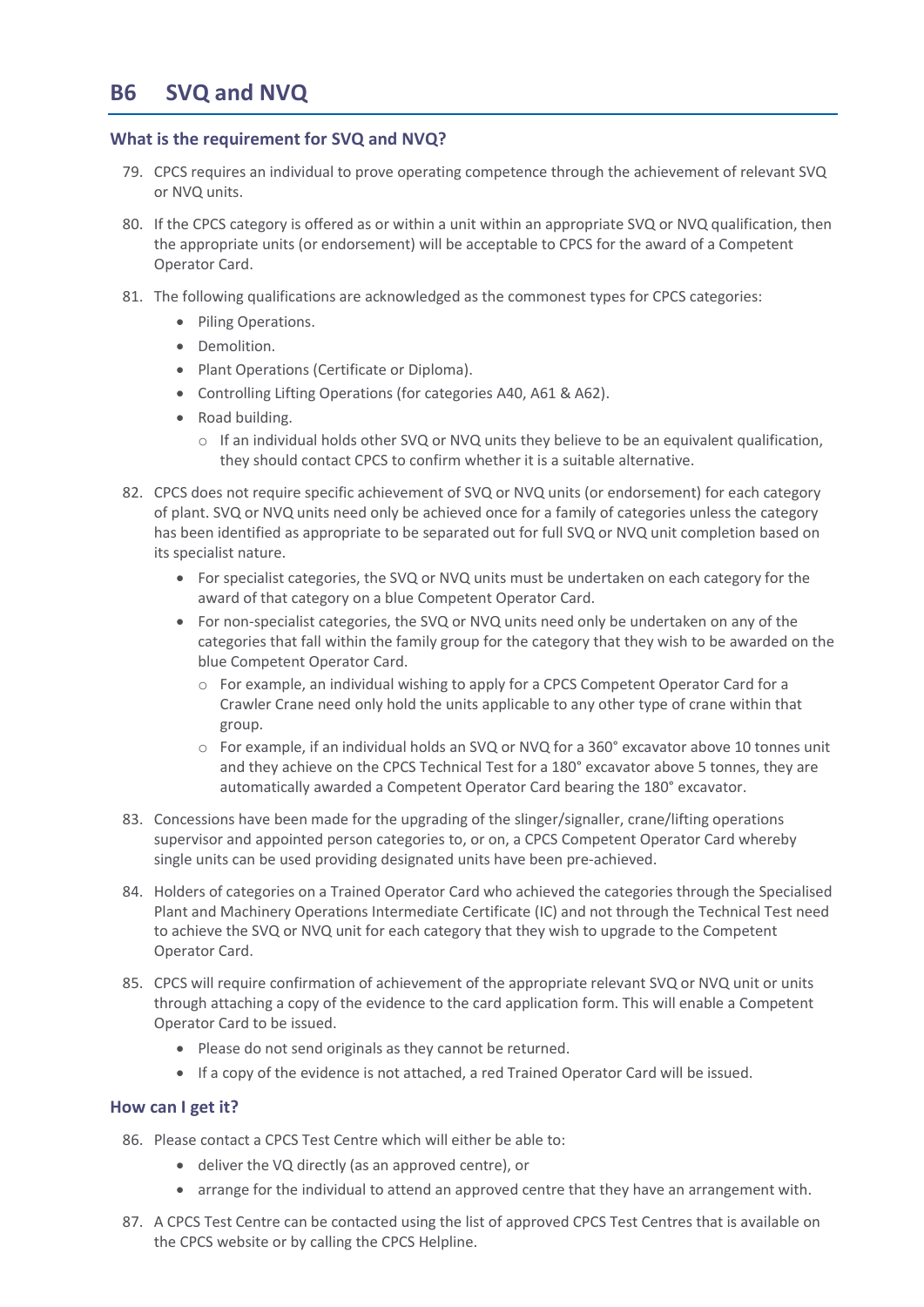88. However, if an individual wishes to contact a local or known SVQ or NVQ approved centre directly, they can.

### **How much does it cost?**

89. There is no set fee for an SVQ or NVQ; this will have to be determined with the chosen provider.

### **What do I need to do first?**

90. There are no qualifications required by CPCS or Awarding Bodies prior to registering for an SVQ or NVQ.

# **What do I need to do next?**

91. If you have not already done so, you must pass the remaining core elements to be eligible for a card. These are: *CITB Health, safety and environment test, CPCS Theory Test, and CPCS Practical Test*.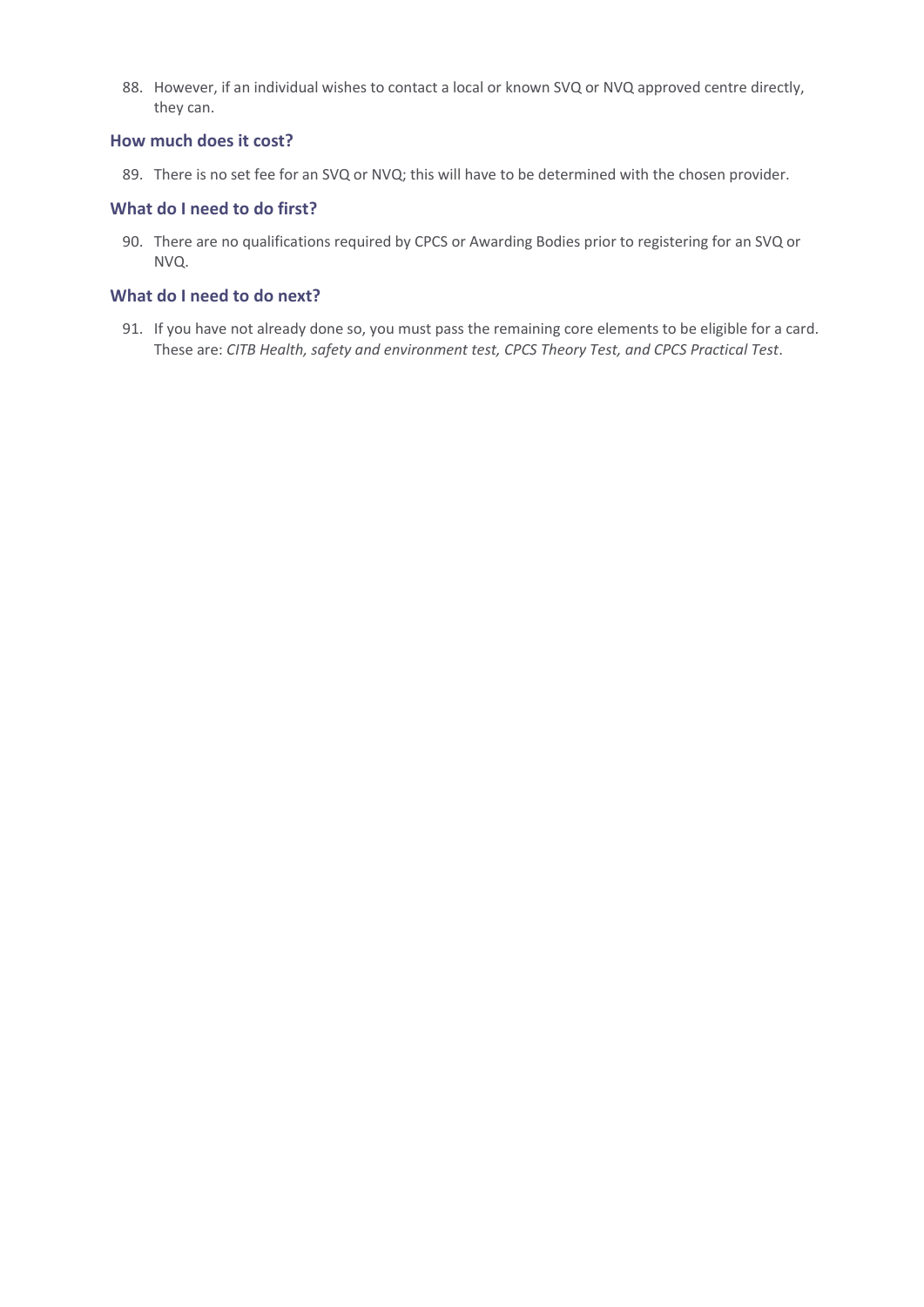# **B7 CPCS Logbook**

## **What is the role of the CPCS Logbook?**

- 92. The role of the Logbook is to record life-long learning and evidence towards the renewal of a Competent Operator Card.
- 93. The use of the Logbook is the cheapest option to use for renewing a Competent Operator Card; however, it is only one route to providing on-going operating experience at the point of renewal. An individual can meet the renewal criteria for their Competent Operator Card by demonstrating their ongoing operating experience in the completion of either a CPCS On-Site Assessment or a CPCS Practical Test.
- 94. CPCS recommends that the Logbook is used to keep a record of all operating activities, testing, training and employment that the individual undertakes.
- 95. CPCS introduced several styles of Logbook and all styles of the CPCS Logbook are acceptable for the purposes of renewal.
- 96. The current Logbook is divided into three sections with the first two sections providing records for different aspects of the individual's career to be logged and endorsed:
	- Section 1: Operating Experience Record endorsed by Supervisor
	- Section 2: Employment Record endorsed by Employer
	- Section 3: Further information
- 
- 97. If an individual wishes to use the Logbook to prove on-going operating experience at the point of renewal, the following five steps must be followed:
	- 1) **Personalisation:** Attach a photograph to the front cover using the sticky patch provided, and add your name to personalise the Logbook. Further information should be captured on the second page: CPCS Card number, card expiry date and signature.
	- 2) **Record:** Start recording all work undertaken in the Operating Experience Record (Section 1) on receipt of the Logbook. It is recommended that entries are made regularly, depending on operating circumstances. However, some operators (for example, those employed within the plant-hire sector) may make more frequent recordings than others because of recurring changes in machine use, work location, job task, etc. Those using the same machine in the same environment and undertaking the same type of work can record single entries over an extended period.

Record hours (Hours) against a category and endorsement where applicable, and capture the cumulative hours (total to date) completed to help track progress against the minimum hours per category requirement, using the tabs to separate the operating record into category/endorsementspecific sections to make this process easier.

- 3) **Endorsement:** Each entry must be endorsed by someone who can confirm the individual's operating experience on that machine or equipment. The Endorser must map the individual's operating experience against the Endorsement Declaration shown in the CPCS Logbook, and provide full contact details.
- 4) **Minimum hours:** To use a Logbook for renewal, it must hold a record of a minimum of 300 hours pro rata for each category.
	- **Added categories:** If a category has been added one year into the five-year card, only 4/5 of the 300 hours (or 240 hours) must be recorded by the time of renewal (300 hours over five years equates to five hours a month).
	- **Multiple endorsements:** If an individual holds multiple endorsements for one category, a minimum of 30 hours (or 10% of the pro-rata figure for categories added during the card life) must be recorded for each endorsement by the time of renewal.
	- **Single endorsement:** If an individual holds a category where there are other endorsements available but are not listed on the card i.e. a senior endorsement: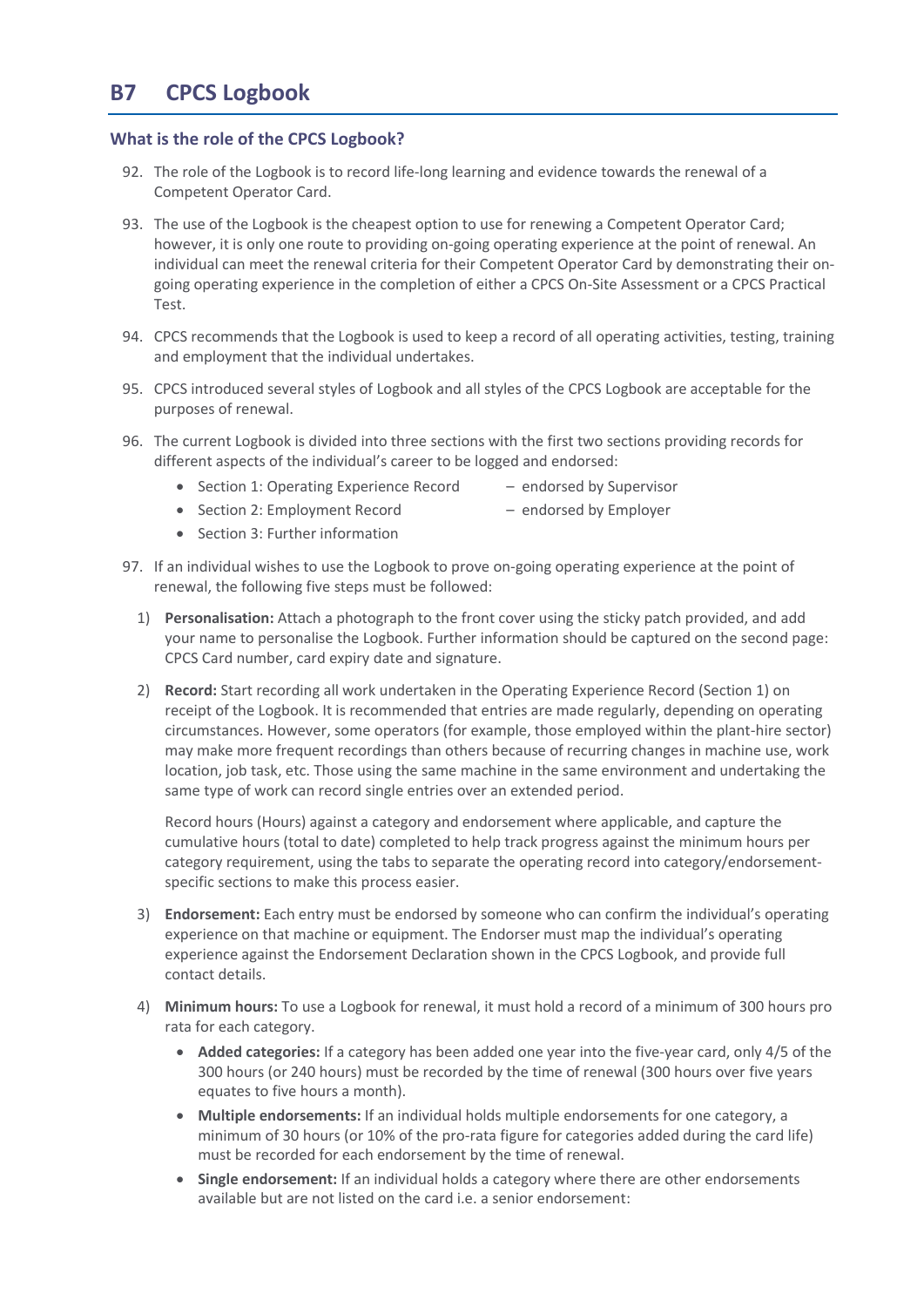- o **Example 1:** Telescopic Handlers All Sizes inc. 360 slew (A17D), a minimum of 300 hours must be recorded for that specific endorsement i.e. on a machine with 360 slew capability and an operating height of over 9 metres
- o **Example 2:** Telescopic Handlers All Sizes exc. 360 slew (A17C), a minimum of 300 hours must be recorded for that specific endorsement i.e. on a machine with an operating height of over 9 metres

The ruling as in **Multiple endorsements** above would not apply in these instances where single endorsements held.

- 5) **Validation:** Have the Logbook validated at the point of renewal application:
	- The CPCS Approved Company Validator will ask to review the Logbook prior to completing the Independent Declaration section of the Application Form to renew a Competent Operator Card (F1/3). Further information on the role of the Approved Company Validator can be found online by visitin[g www.citb.co.uk/cpcs](http://www.citb.co.uk/cpcs)
- 98. When the Logbook is full, a new one can be purchased by contacting the CPCS Helpline on **0844 815 7274**, or you can download pages free of charge from **[www.citb.co.uk/supportmaterial](http://www.citb.co.uk/supportmaterial)**
- 99. The completed Logbook should be stored for safe keeping, as it may be needed for auditing purposes. Logbooks can be called for audit at any time.
- 100. NOCN Job Cards Ltd Quality Assurance Personnel carries out audits on Logbooks in order to assist cardholders and employers to ensure they meet renewal requirements. Audits are random, if a request is made to audit a cardholders Logbook, the card will not be renewed until the Logbook has been quality assured (this process can take up to 28 days).

#### **How can I get it?**

- 101. A Logbook is automatically sent out when an individual's first Competent Operator Card is issued. The Logbook is sent to the individual's home address.
- 102. A Logbook, additional pages, or additional tabs can be purchased at any time by contacting the CPCS Helpline on **0844 815 7274,** or download pages free of charge from **[www.citb.co.uk/supportmaterial](http://www.citb.co.uk/supportmaterial)**

#### **How much does it cost?**

- 103. The Logbook issued with a first Competent Operator Cards will be free of charge.
- 104. Additional Logbooks at £15 each may be purchased by contacting the CPCS Helpline on **0844 815 7274.**
- 105. CPCS Test Centres and Employers can buy Logbooks in bulk and issue them if they so wish.
- 106. Please note that the price may be subject to change but the most up-to-date information will be made available on the CPCS website www.citb.co.uk/cpcs.

#### **What do I need to do first?**

107. There is no need to have completed any other elements before starting to use a Logbook, as one can be purchased at any time.

#### **What do I need to do next?**

108. Start recording operating experiences and employment details in the Logbook.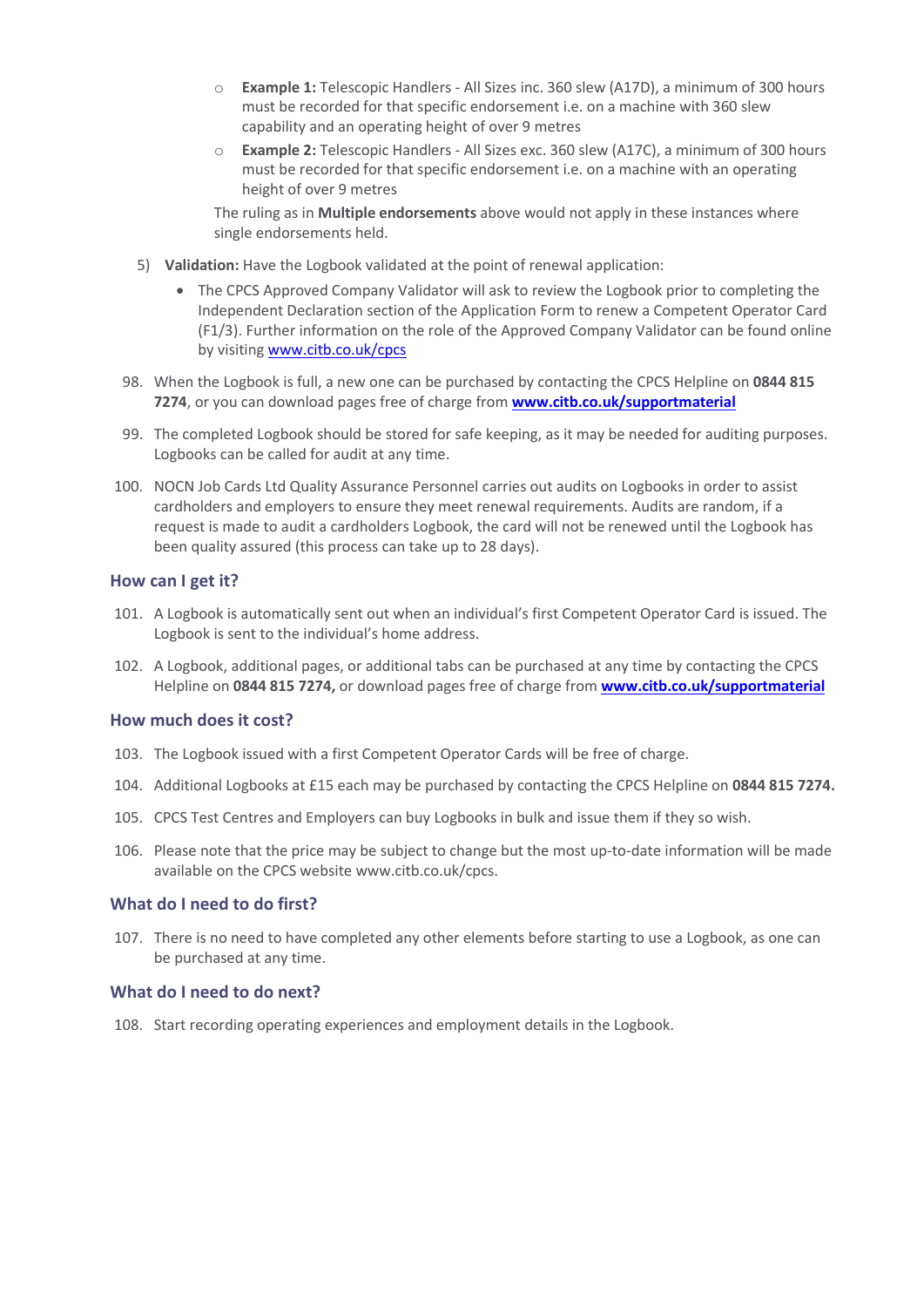### **What is the requirement for On-Site Assessments?**

- 109. The CPCS On-Site Assessment is a practical assessment of operating ability carried out in the workplace.
- 110. It can act as an alternative to the standard CPCS Practical Test or Logbook when renewing the CPCS Competent Operator Card.
- 111. There is a CPCS On-Site Assessment for each category, but for categories with endorsements, the endorsement must be specified and the assessment taken on the appropriate piece of plant. The CPCS On-Site Assessment achievement will be given at the level of the endorsement. However, the On-Site Assessment taken on one endorsement can be used to renew all endorsements for a category.
- 112. Individuals attending the On-Site Assessment (OSA) will be required to provide proof of identity using documentation that includes a photograph and signature, the CPCS Test Centre will provide the criteria to be met.
- 113. The On-Site Assessment can be carried out during the individual's normal work activities in their work environment, or at a suitable location that ensures the activities can be completed (this may be at a CPCS Test Site).
- 114. The CPCS On-Site Assessment is delivered through a CPCS Test Centre.
- 115. The CPCS On-Site Assessment is delivered in a one-on-one session with a CPCS Tester.
- 116. CPCS quality assures the delivery of CPCS On-Site Assessments. An assessment may be:
	- attended by NOCN Group personnel who will observe the delivery of the assessment, or
	- visually recorded at the request of CPCS. If CPCS has requested that the assessment is visually recorded, the individual must allow this to take place or the achievement will not be deemed as valid for a renewal application.
- 117. The individual will be given a copy of the Assessment Sheet completed by the CPCS Tester with feedback on their performance.
- 118. There is no limit to the number of times that an individual can take the CPCS On-Site Assessment.
- 119. Appointed Person (A61), Crane/Lifting Operating Supervisor (A62) and Plant Driving (A68) do not have a category-specific On-Site Assessment. There is, however, a Renewal Assessment that requires a detailed endorsement of the individual's operating ability in the role. The Renewal Assessment can be completed by an Employer without needing to contact a CPCS Test Centre.

### **How can I get it?**

120. Please contact a CPCS Test Centre using the list of approved CPCS Test Centres that is available on the CPCS website or by calling the CPCS helpline.

### **How much does it cost?**

- 121. There is no set charge for arrangement and delivery of the On-Site Assessment; this will have to be determined with the chosen CPCS Test Centre.
- 122. It is recommended that a number of CPCS Test Centres are contacted to obtain a competitive price.

### **What do I need to do first?**

123. Hold a Competent Operator Card that requires renewal.

#### **What do I need to do next?**

124. On passing the CPCS On-Site Assessment an individual may apply to renew their Competent Operator Card.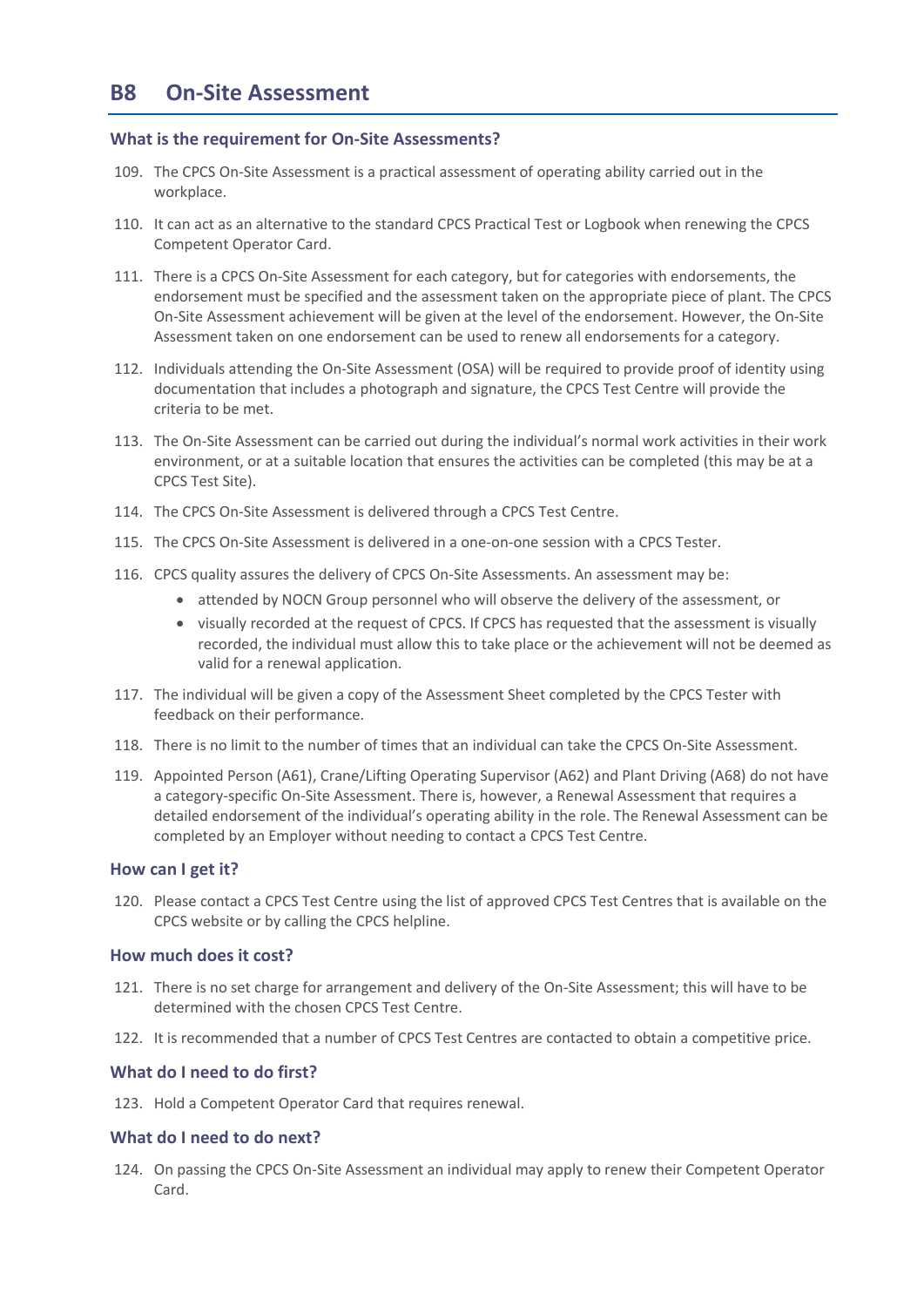# **B9 CPCS Renewal Test**

### **What is the requirement for a CPCS Renewal Test?**

- 125. The CPCS Renewal Test was introduced on 2 April 2013 and was mandated from 1 October 2013.
- 126. The test is designed to check up-to-date; safety-specific underpinning knowledge and understanding related to each category that the cardholder wishes to renew.
- 127. The test is part of CPCS requirements for individuals applying to renew a CPCS Competent Operator Card.

### **How can I get it?**

- 128. The test will use the same method of delivery as the Health, safety and environment test and can be booked and taken at the same time. Up to five categories can be taken within one test booking. Each category will have a set of questions (module) although where there are similar groups of categories, for example – masted forklifts, questions for all these types will be incorporated within one module.
- 129. Concessions will further apply where the questions within a module may apply to other similar types. For example, if the cardholder holds both the crawler crane and compact crane categories, then only the crawler crane module needs to be booked. The online Module Matcher will indicate which modules need booking relative to the categories held on a card please visit the website [http://cpcsrt.citb.co.uk](http://cpcsrt.citb.co.uk/) to access Module Matcher. This online tool also provides the user with a set of revision material known as a factsheet for the module needing to be achieved.

#### **How much does it cost?**

130. The cost of each renewal test is £25 (this covers up to five modules) this cost covers the cost of renewing the Competent Operator card.

#### **What do I need to do first?**

131. CPCS provide revision material for each module, known as a CPCS Renewal Test Factsheet. Each factsheet outlines the topic area from which questions will be based. The revision material can be downloaded by using the online Module Matche[r http://cpcsrt.citb.co.uk,](http://cpcsrt.citb.co.uk/) these are available free of charge and will prepare the cardholder for each module.

### **What do I need to do next?**

132. If you have not already done so, you must pass the remaining core elements to be eligible. These are CITB Health, safety and environment test and practical operating ability through a choice of routes. i.e. logbook or on-site assessment or practical test.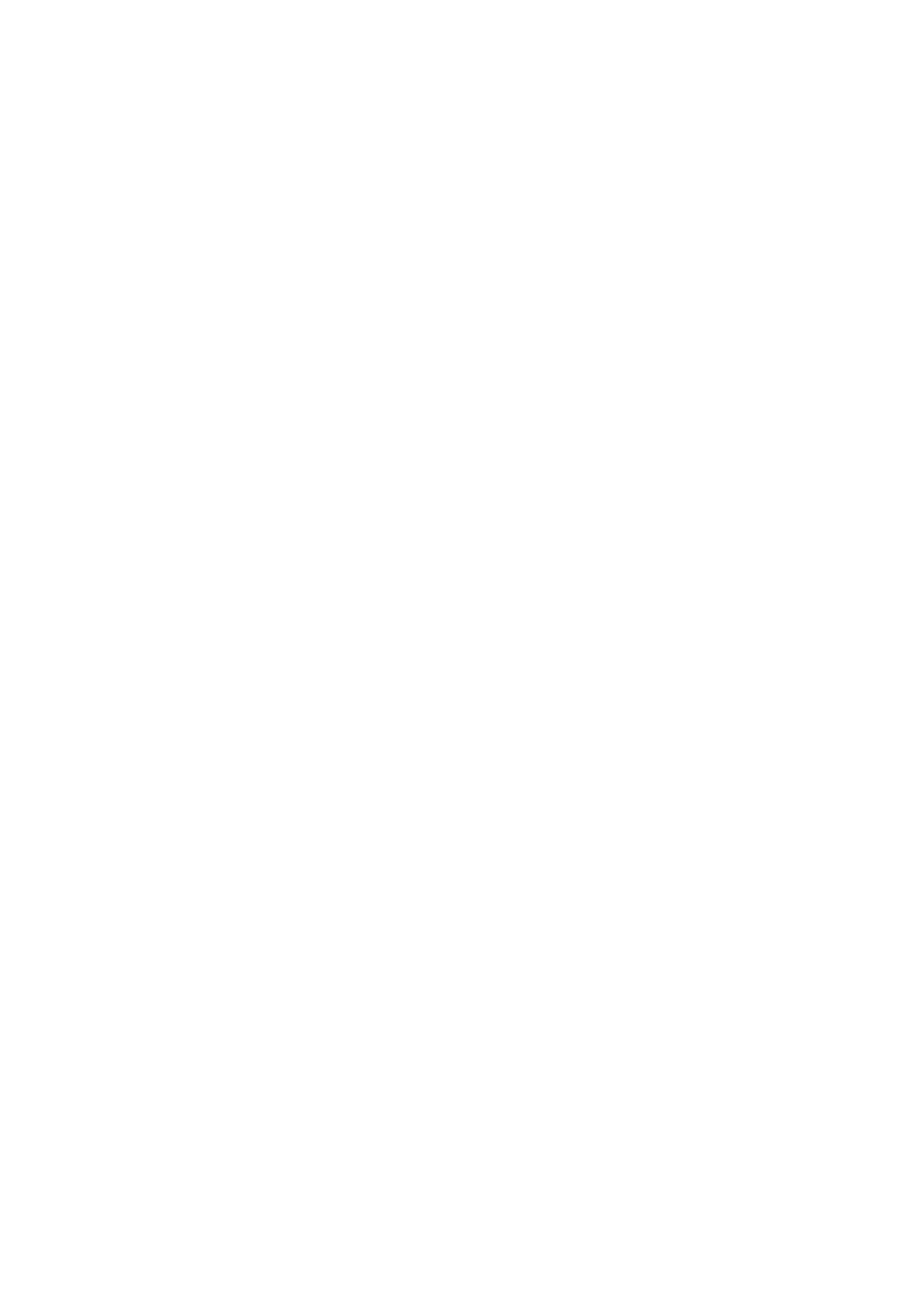

# Cards

There are two types are card available. The fundamental different between the two operator cards is whether the vocationsal qualification has been achieved.

| C1             | <b>Trained Operator card</b><br>22   |
|----------------|--------------------------------------|
| C <sub>2</sub> | <b>Competent Operator card</b><br>24 |
| C <sub>3</sub> | Ownership of cards<br>26             |
| C <sub>4</sub> | Replacement cards<br>26              |
| C <sub>5</sub> | <b>Fraudulent cards</b><br>26        |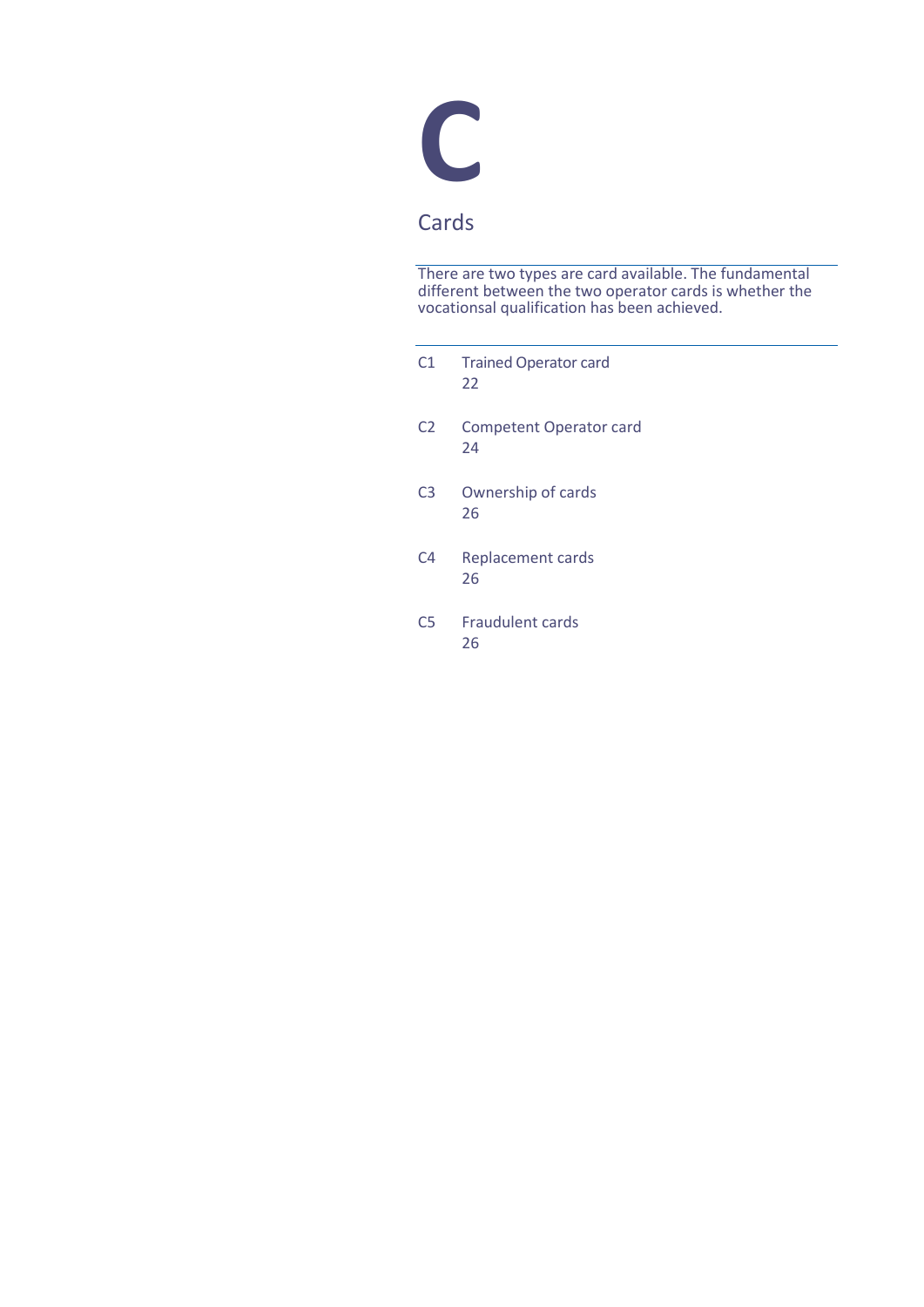# <span id="page-22-0"></span>**C1 Trained Operator Card**

### **What does the card represent?**

- 1. The Trained Operator Card tells the observer that the holder has demonstrated a level of:
	- health and safety awareness through the *CITB Health, safety and environment test*
	- underpinning knowledge and understanding through the CPCS Theory Test, and
	- operating ability through the CPCS Practical Test.
- 2. Please note that for categories on Trained Operator Cards with an expiry date before 31/10/2010 the holder may have completed the old Intermediate Certificate (IC) end test and not the CPCS Technical Test.
- 3. The Trained Operator Card confirms a level of core skills, knowledge and understanding that can be applied in the workplace until measured as competent against national standards. Experienced and able operators may hold a Trained Operator Card whilst being measured against national standards through an SVQ or NVQ.
- 4. A newly trained operator with a Trained Operator Card will still require full and close supervision until deemed sufficiently experienced to operate unsupervised. During the period of supervision, the employer should provide a comprehensive assessment and mentoring programme to manage an individual's performance against job-specific requirements and methods of work.
- 5. The holding of a category on a Trained Operator Card does not always signify that the individual is skilled on all types of machine within that category. Further familiarisation training on each specific type of machine that they are asked to operate in the working environment must be undertaken and the individual supervised until the employer is satisfied that the requisite skills are attained.

CPCS has an agreement with the Materials Products Qualification Council (MPQC) that allows the holders of MPQC Cards to transfer certain categories onto a CPCS Trained Operator Card if they meet agreed requirements. All applications need to be made using application form F1/8.

# **How long is the card valid for?**

- 6. Each category on a Trained Operator Card has a two-year life from the achievement date of the CPCS Practical Test. The Trained Operator Card itself has no expiry date.
- 7. CPCS allows a 12-month period of grace after the card has expired for the holder to upgrade it to a blue Competent Operator Card. The upgrade application (F1/2) must be received within 12 months of the date of expiry of the Trained Operator Card. (Refer to the process as outlined i[n Moving from a Trained](#page-29-0)  Operator Card [to a Competent Operator](#page-29-0) Card.)

# **What are the options available for a cardholder to progress through the Scheme?**

- 8. The Trained Operator Card is non-renewable, to ensure progression towards competence through achievement of the SVQ or NVQ.
- 9. CPCS acknowledges that some individuals are unable to progress and the following additional routes are therefore available:
	- **Option 1: 12-month SVQ or NVQ extension:** If the individual holds a valid Trained Operator Card which is still within the 12-month grace period and is registered (or can get registered) for the SVQ or NVQ, then this is the best route to take.
	- **Option 2: Re-enter the Scheme:** If the individual holds an expired Trained Operator Card which is over the 12-month grace period, and is registered (or can get registered) for the SVQ or NVQ then this is the best route to take.
	- **Option 3: Appeal:** If the individual holds an expired Trained Operator Card and has already followed options 1 and/or 2 above but due to **exceptional circumstances** could not upgrade, then this is the best route to take.

**Note:** Options 1 & 2 can only be taken once.

# **How do I apply for a 12-month SVQ or NVQ extension? (Option 1)**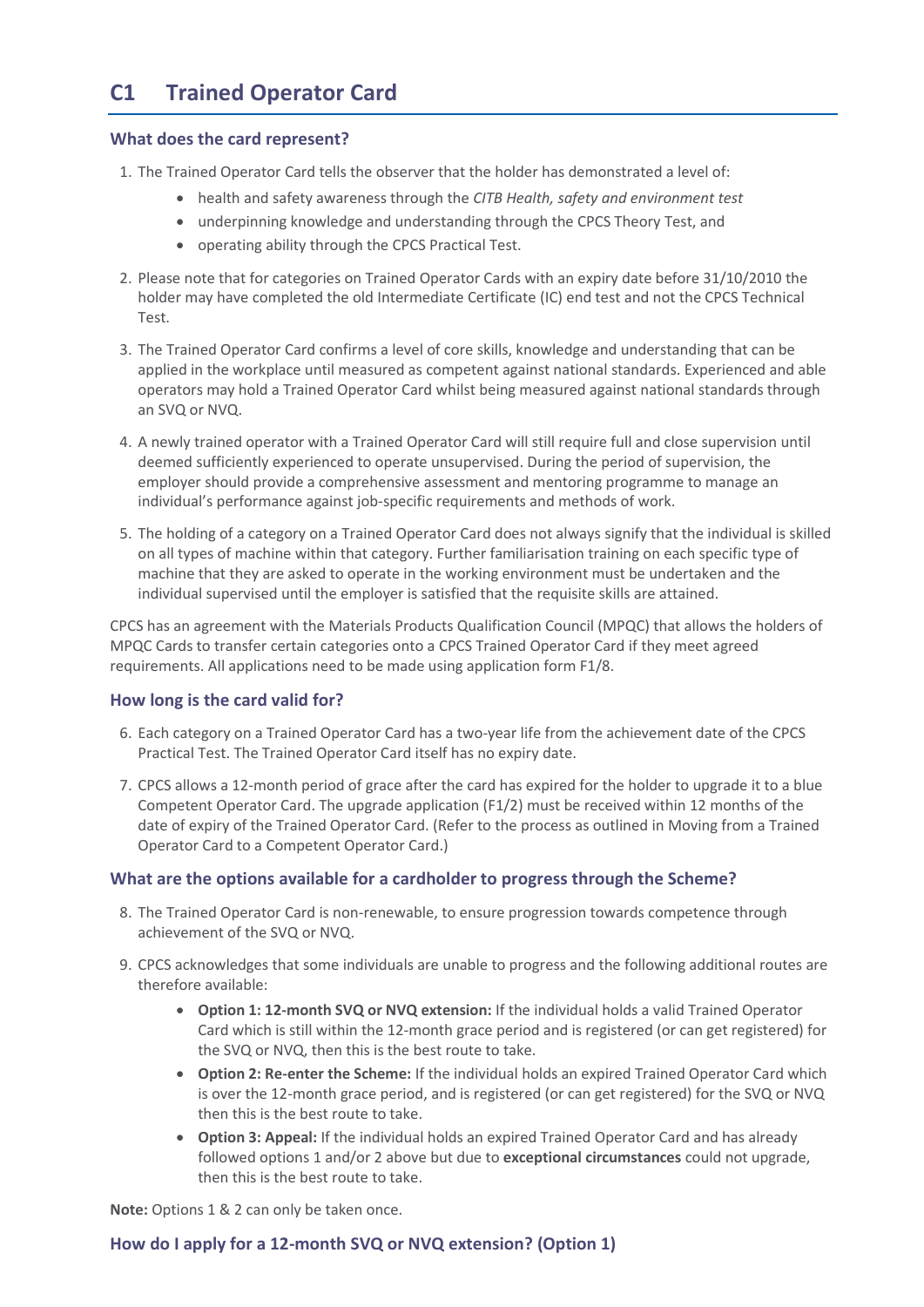- 10. If your red Trained Operator Card has been expired for less than 12 months and you are registered onto the appropriate SVQ or NVQ, you can apply to CPCS for a 12-month extension.
- 11. The application must be made by contacting the CPCS Helpline on **0844 815 7274**, and will cost £25.
- 12. This is a non-refundable fee for the services of processing the application.
- 13. CPCS will offer the extension for 12 months (from the date of application receipt) to enable the SVQ or NVQ to be progressed through to achievement and an application to upgrade to a blue Competent Operator Card made.

## **How do I apply to re-enter the Scheme? (Option 2)**

- 14. If a category on a red Trained Operator Card has expired for more than 12 months, the individual ceases to be a member of the Scheme.
- 15. To re-enter the Scheme the individual will be required to re-take both elements of the CPCS Technical Test (Theory and Practical) and register onto the appropriate SVQ or NVQ, as well as holding a valid *CITB Health, safety and environment test*.
- 16. CPCS will offer an additional 2 year trained operator card (from the date of application receipt) to enable the SVQ or NVQ to be progressed through to achievement and an application to upgrade to a blue Competent Operator Card made.

## **How do I appeal? (Option 3)**

17. If there are **exceptional circumstances** as to why the Trained Operator Card was not upgraded, the Appeal process can be followed, as outlined in Appeals.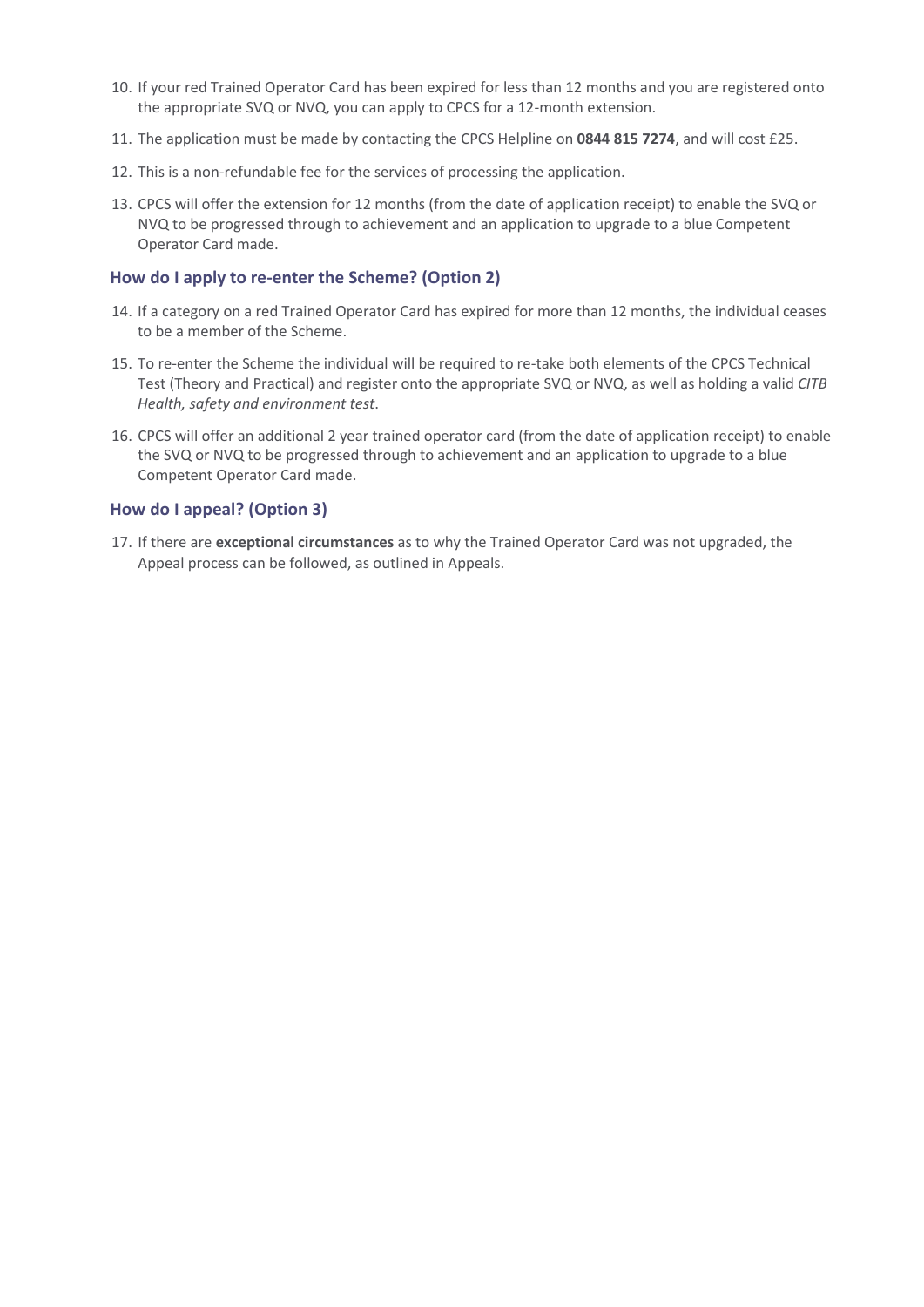# <span id="page-24-0"></span>**C2 Competent Operator Card**

### **What does the card represent?**

- 18. CPCS has been issuing Competent Operator Cards since 2003, and some cardholders transferred in from other schemes including Certificate Training Achievement (CTA), NPORS and Lantra against agreed criteria. All cardholders will have had to demonstrate the core elements of the Scheme but this may have been through a variety of different methods as required at the time of application.
- 19. The Competent Operator Card tells the observer that the holder has demonstrated a level of:
	- health and safety awareness through the *CITB Health, safety and environment test*
	- underpinning knowledge previously through a theory test
	- operating ability previously through a practical test
	- operating competence on the type of plant (evidenced by an SVQ or NVQ or employer confirmation of competence).
- 20. An individual who has proven operating ability on a category using a specific machine and/or equipment will still require familiarisation training specific to any other type of machine that they are asked to operate.
- 21. CPCS has an agreement with SOLAS in the Republic of Ireland that allows the holders of SOLAS CSCS Experienced Plant Operator Cards to transfer certain categories onto a CPCS Competent Operator Card if they meet agreed requirements. All applications need to be made through, and approved by, SOLAS using application form F1/4. Categories that can be transferred are: Crawler Crane Tower Crane, Site Dumper, Excavators 180° and 360°, Tractor/Dozer, Slinger/Signaller, Articulated Dumper, Mini Digger, Telescopic Handler, Mobile Crane and Self-Erecting Tower Crane. Certain endorsements are restricted.
- 22. CPCS has an agreement with the Materials Products Qualification Council (MPQC) that allows the holders of MPQC or EPIC badged cards to transfer certain categories onto a CPCS Competent Operator Card if they meet agreed requirements. All applications need to be made using application form F1/9..

### **How long is the card valid for?**

- 23. The Competent Operator Card has a five-year life. The start date of the card will be from the date that the application form is received by the Customer Operations. Each category added onto a Competent Operator Card will have the expiry date of the card itself.
- 24. CPCS allows a competent operator card to be renewed up to five year after the card has expired. The renewal application must be received within five years of the date of expiry of the Competent Operator Card (Refer to the process as outlined i[n Renewing a Competent Operator](#page-31-0) Card).

### **What are the options available for a cardholder to progress through the Scheme?**

- 25. The Competent Operator Card is renewable. When the card expires the holder can apply to renew their card if they meet the Scheme requirements.
- 26. CPCS acknowledges that some individuals are unable to progress and the following additional routes are therefore available:
	- **Temporary Competent Operator Card:** if the individual holds a valid competent operator card but has not been unable to complete their Logbook to demonstrate on-going practical operating experience, then this is the best route to take. Please note at least one category must had been renewed fully in order to have a temporary competent operator card issued. Refer to [Renewing](#page-31-0)  [a Competent Operator](#page-31-0) Card
	- **Return to work card:** If the individual holds a valid Competent Operator Card which is within 12 months of their expiry date but is unemployed and unable to complete their Logbook to demonstrate on-going practical operating experience, then this is the best route to take.
	- **Re-enter the Scheme:** If a competent Card is beyond five years of the expiry date, to renew, then this is the best route to take.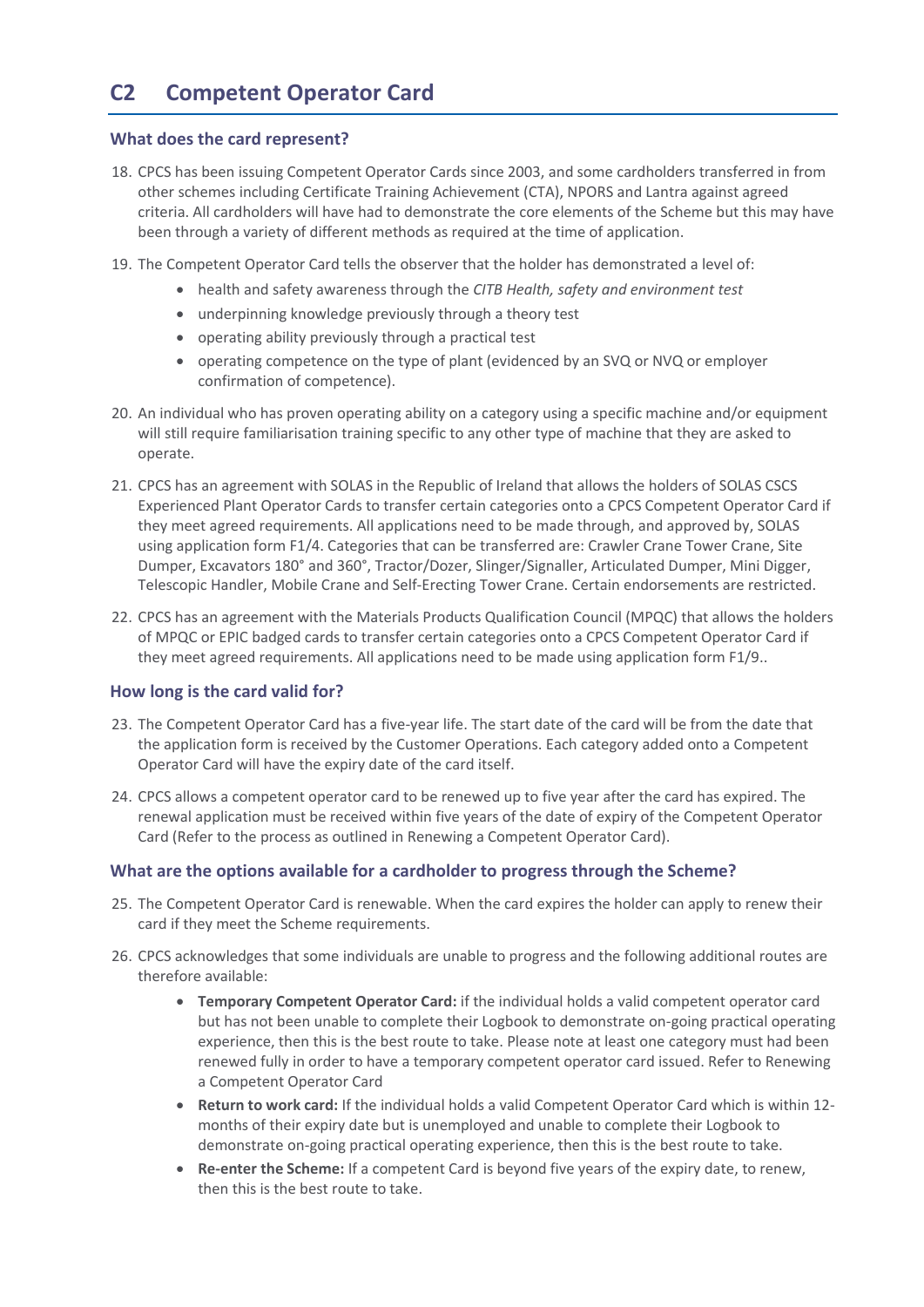# **How do I apply for the Return to Work route?**

- 27. For current Scheme members if they are willing to supply CPCS with a declaration that they are out of work from the plant industry, then a route to return to the Scheme on a six-month temporary card will be offered when employment is found:
	- **Out of Work Declaration.** This can be made by calling the CPCS Helpline on **0844 815 7274**. The operator will be sent a confirmation letter that can be shown to potential employers outlining the steps required from them to return to full Scheme membership, including an application form.
	- **Return to Work Card Request.** When the operator finds employment, they can use the application form provided to request a six-month Return to Work Card at the same level held previously. The requirements for this include:
		- o an employer declaration
		- o a valid Health, safety and environment test pass *(within two years of the date of application receipt)*
		- o a valid CPCS renewal test pass for each category held *(within two years of application receipt)*
		- o a £25.00 fee for processing the card application.
	- **Full Scheme Re-entry.** An operator with a six-month temporary competent operator card or a six-month Return to Work card can fully re-enter the Scheme (at the same level as previously held) but will have to apply to renew their blue Competent Operator Card (Refer to the process outlined in [Renewing a Competent Operator](#page-31-0) Card).

## **How do I apply to re-enter the Scheme?**

- 28. If the blue Competent Operator Card has been expired for more than five years, the individual ceases to be a member of the Scheme. To re-enter the Scheme the individual will need to (in any order):
	- pass the *CITB Health, safety and environment test (within two years of the date of application receipt)*
	- pass the CPCS Theory Test *(within two years of the date of application receipt)*
	- pass the CPCS Practical Test *(within two years of the date of application receipt)*
	- hold the relevant SVQ or NVQ *(if not held a Trained Operator Card will be issued).*

*Note: The individual will have to apply using the 'Working directly towards a Competent Operator Card' process as outlined in [Working directly towards a Competent Operator](#page-30-0) Card points 23 to 30, with the following amendments:*

- o write on the application 'expired Competent Operator cardholder'
- o state in the Practical Test box the route chosen to demonstrate on-going practical operating ability.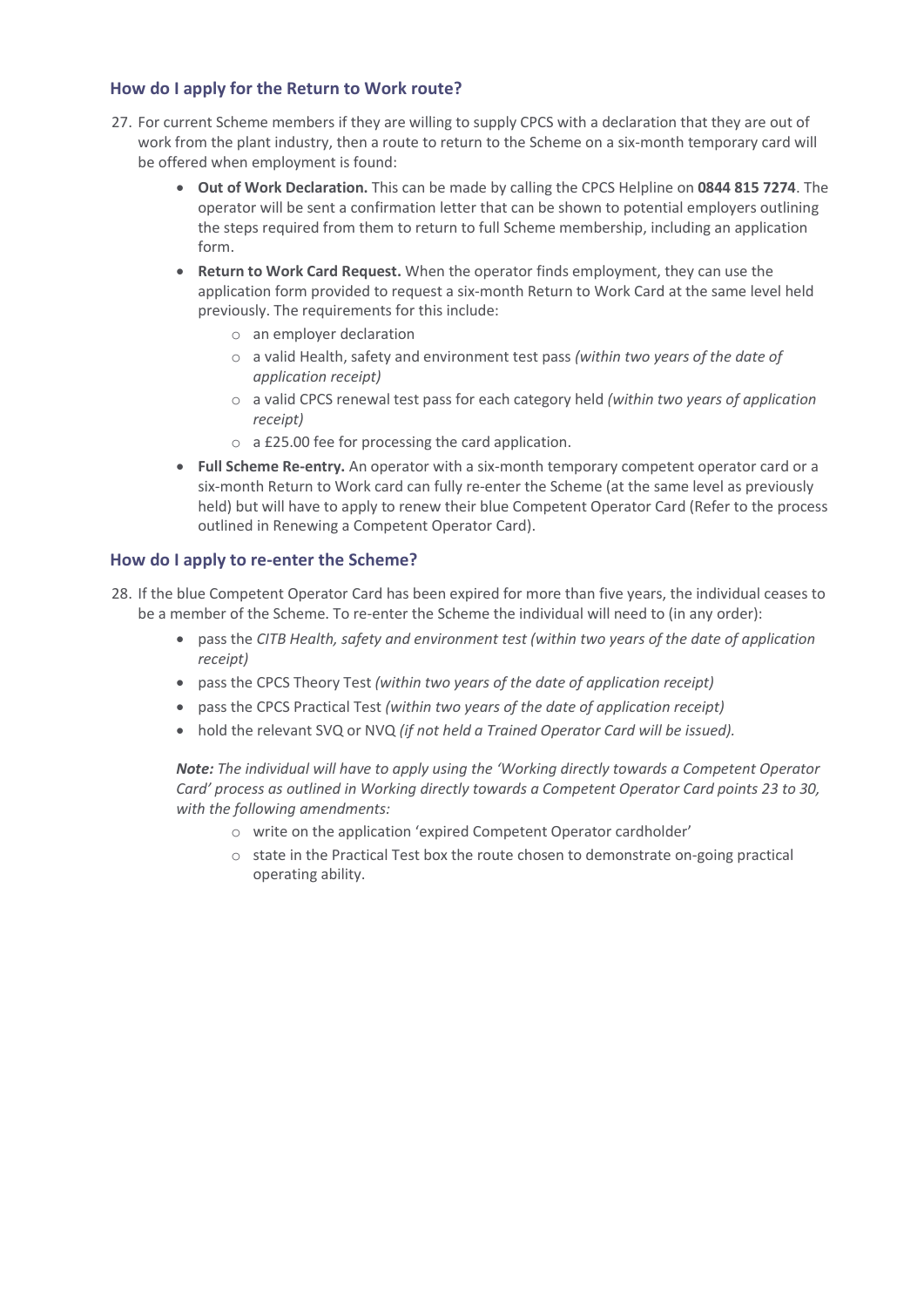# **C3 Ownership of cards**

- 29. All CPCS cards remain the property of CPCS. However, each card is issued to, and should be kept by, the named cardholder.
- 30. CPCS has the right to cancel a card at any point if the individual is found to have breached these Scheme rules, or otherwise brings the Scheme into disrepute.

# **C4 Replacement cards**

31. Individuals wishing to obtain a replacement card should contact the CPCS Helpline on **0844 815 7274**. The application processing fee is determined by CPCS and is currently £25, although CPCS reserves the right to amend prices, please access the website for up-to-date information.

# **C5 Fraudulent cards**

32. CPCS offers the following advice to those who suspect a fraudulent CPCS Card:

- Retain the card from the individual, if possible.
- Inform the local police providing the following: images of the card, the cardholder's name and address, details as to how the card was obtained.
- Inform CPCS including all evidence and the crime number given by the local police. This should be sent to the office either by post or by email to [Report.It@citb.co.uk.](mailto:Report.It@citb.co.uk)
- Refuse the individual access to site, subject to company rules.

33. CPCS will fully support any prosecution with technical and factual evidence.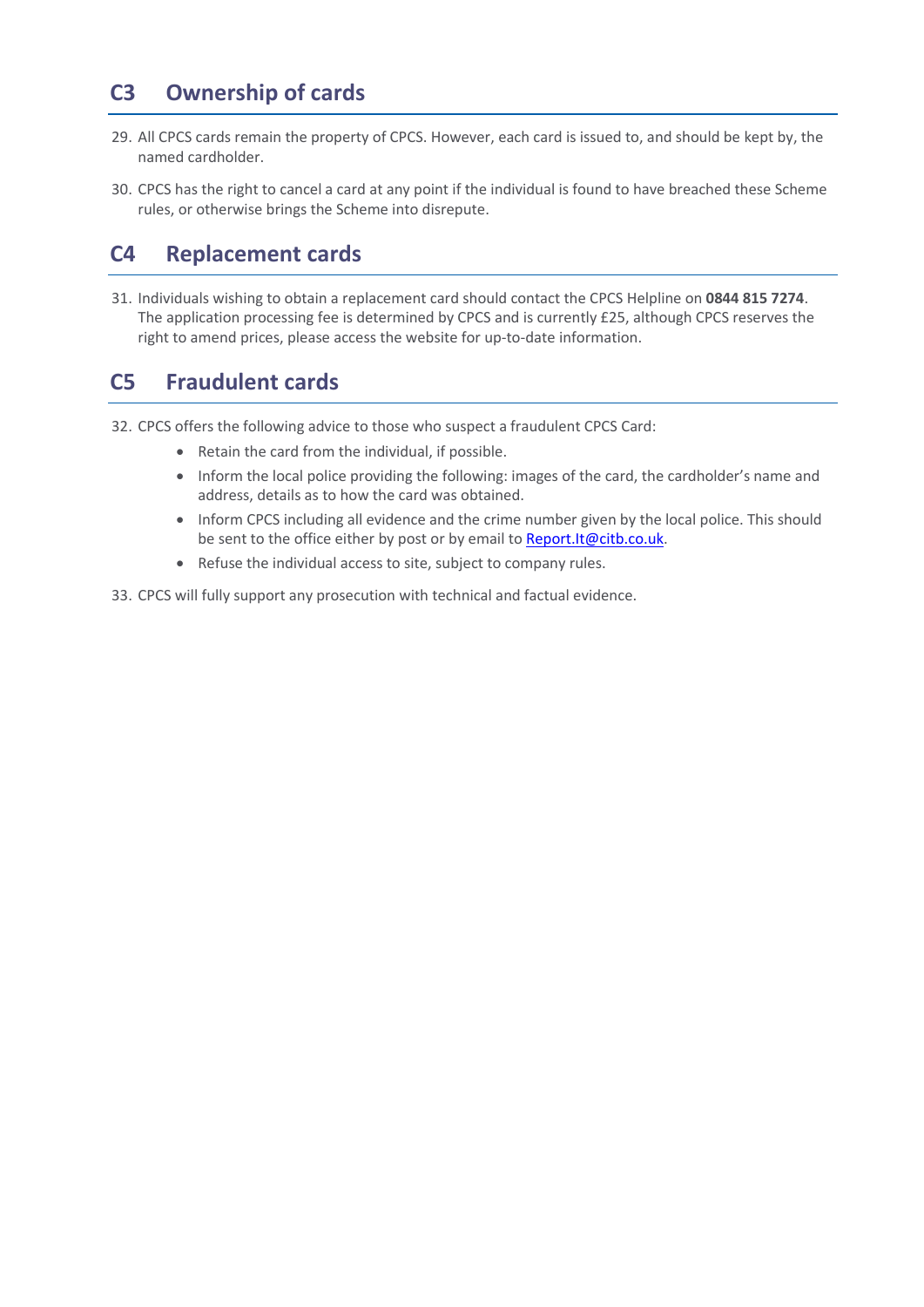

# Progressing through the Scheme

There are two routes of entry into the Scheme which will lead to the attainment of a competent operator card:

- direct to a Competent Operator Card
- through a Trained Operator Card to Competent Operator Card (a two-stage process):

Individuals considering joining the Scheme should consider which route is most appropriate for them. This decision could be based on many factors; skills, competence, qualification and immediacy of need.

- D1 Working towards a Trained Operator Card 28
- D2 Moving from a Trained Operator Card to a Competent Operator Card 29
- D3 Working directly towards a Competent Operator Card 30
- D4 Renewing a Competent Operator Card 31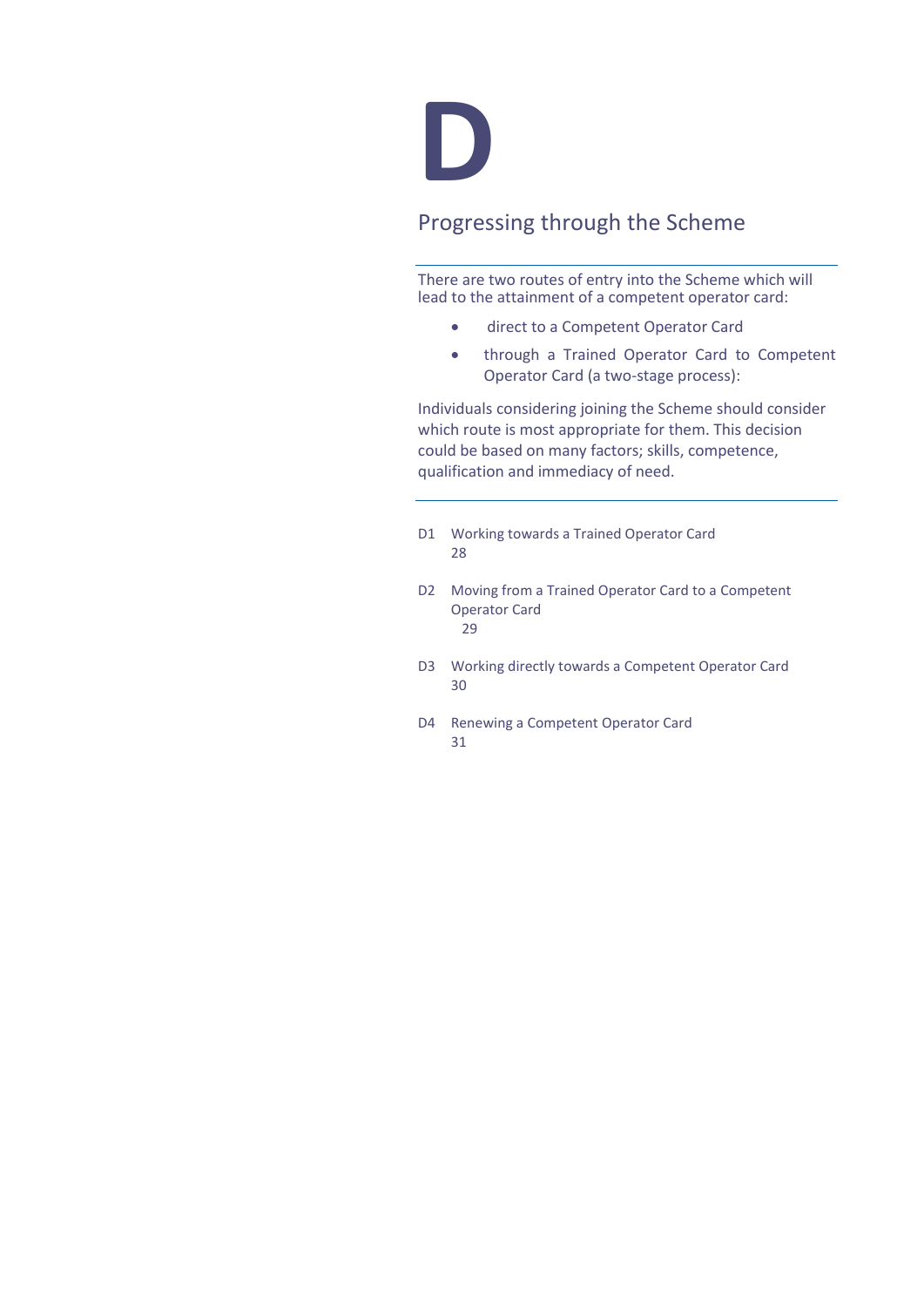# <span id="page-28-0"></span>**What are the requirements for this card?**

- 1. CPCS does not directly monitor the training provided by Trainers, but independently measures performance and knowledge gained through training. CPCS therefore cannot be responsible for the activities of Trainers/Instructors.
- 2. There are formal plant operator training qualifications available from awarding bodies and offered through a variety of training organisations, which can be used to prepare the individual for the test and provide a recognised route of training. An operator will be required to successfully complete the CPCS Technical Test if they wish to have a CPCS Card. The CPCS Technical Test has its own Training Syllabus that can be used as a guide for those intending to undertake a CPCS Technical Test. Qualifications may be viewed online at [http://register.ofqual.gov.uk/.](http://register.ofqual.gov.uk/) An operator is required to:
	- carry out any training necessary to bring them up to the standard required to enable them to pass the CPCS Technical Test
	- pass the *CITB Health, safety and environment test*
	- achieve on the CPCS Theory Test (within two years of the *CITB Health, safety and environment test*)
	- achieve on the CPCS Practical Test (within six months of the CPCS Theory Test and within two years of the *CITB Health, safety and environment test*).

# **How do I apply for the card?**

- 3. On achievement of the CPCS Practical Test, the CPCS Test Centre will request the CPCS Trained Operator Card electronically using the CPCS online system in accordance with the requirements outlined in [Working towards a Trained Operator](#page-28-0) Card point 6 below.
- 4. The only additional information required to support the issue of a Trained Operator Card is for:
	- A06 Concrete Pump Truck Mounted Boom, where a copy of an LGV licence must be supplied to the CPCS Test Centre
	- A78E & F Vacuum Excavator LGV Semi powered arm and LGV Fully powered arm, where a copy of an LGV licence must be supplied to the CPCS Test centre.
- 5. There is no need for additional payment as the cost of the application is included in the CPCS Technical Test notification fees.
- 6. The CPCS Test Centre must ensure that the Trained Operator Card is requested electronically within two full working days of the CPCS Practical Test completion.
- 7. The Trained Operator Card category start date will be the date that the CPCS Practical Test was passed, so if a delayed application is made the category will be back-dated to the date of the CPCS Practical Test.

# **How can I add more categories and/or endorsements?**

- 8. If you wish to update the card by adding further new categories, you are required to (in this order):
	- pass the *CITB Health, safety and environment test*
	- achieve the CPCS Theory Test (within two years of the *CITB Health, safety and environment test*)
	- achieve the CPCS Practical Test (within six months of the CPCS Theory Test and within two years of the *CITB Health, safety and environment test*).
- 9. To update the card by adding further endorsements to existing categories, you are required to:
	- pass the *CITB Health, safety and environment test*
	- achieve the CPCS Practical Test (within two years of the *CITB Health, safety and environment test*).
- 10. Please note: you are not required to pass the Theory Test to add a further endorsement regardless of when the original card was issued.
	- 11. The application process is the same as for an initial card application (Refer to [Working towards a Trained](#page-28-0)  [Operator](#page-28-0) Card point 3 to 7 above).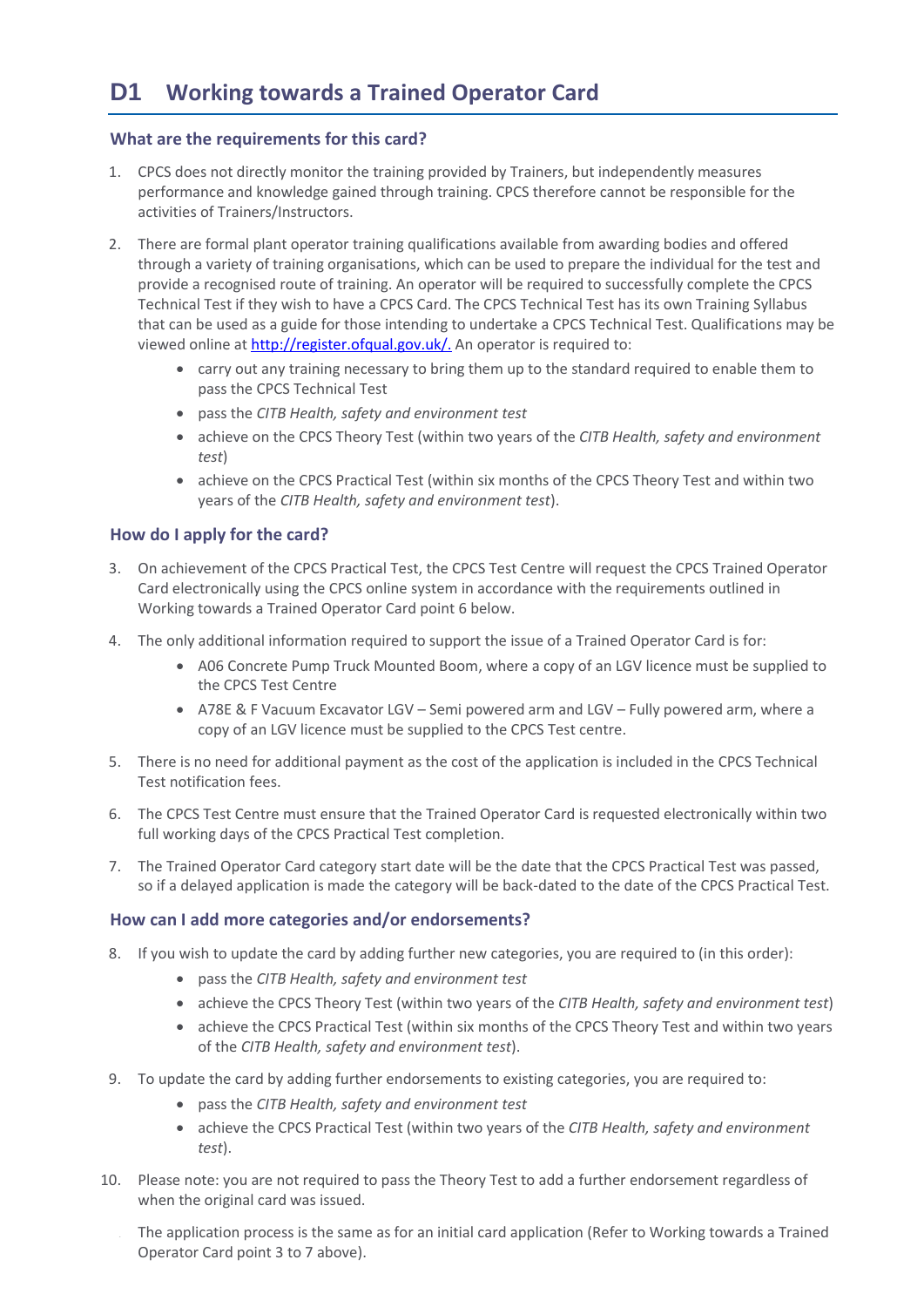# <span id="page-29-0"></span>**D2 Moving from a Trained Operator Card to a Competent Operator Card**

### **What are the requirements for this card?**

12. An operator is required to:

- hold a valid card within the 12 month grace period
- pass the *CITB Health, safety and environment test* (within two years of the date of application receipt)
- achieve an SVQ or NVQ, with the appropriate units relevant to the category.
- 13. *Note: If you are unable to meet these requirements, Refer to other options as outlined in* [Trained](#page-22-0)  [Operator Card](#page-22-0) points 9 to 11.

# **How do I apply for the card?**

- 14. Contact the CPCS Helpline on **0844 815 7274**, confirm your details and make a payment of £25. This is a non-refundable fee for the services of processing the application. You will be asked to supply a copy of the certificate gained **OR**
- 15. Complete CPCS Application Form F1/2. This can be downloaded from the CPCS website or contact the CPCS Helpline on **0844 815 7274** who can post you a form
- 16. The Independent Declaration of the applicant's identity must be completed by either:
	- the SVQ or NVQ Assessor who awarded the qualification, with the SVQ or NVQ Centre's details completed, or
	- an employer representative having appropriate line management responsibility.
- 17. CPCS will require confirmation of achievement of the appropriate SVQ or NVQ with the relevant required units through attaching a copy of the evidence to the card application form. This will enable a Competent Operator Card to be issued. Please do not send originals as they cannot be returned.
- 18. A £25 card application fee should be attached to the application. This is a non-refundable fee for the service of processing the application.
- 19. The application form should be returned to CPCS at the address indicated on the application form.
- 20. The Competent Operator Card will have a start date of the date of application receipt by the Customer Operations.

### **How can I add more categories and/or endorsements?**

21. If you wish to add categories or endorsements, these should be added to the existing Trained Operator Card through the process outlined in Working towards a Trained Operator Card points 8 to 11.

*Note: In some instances where categories or endorsements are being added these may be eligible for Competent Operator Card dependant on whether the relevant SVQ or NVQ units have already been achieved.*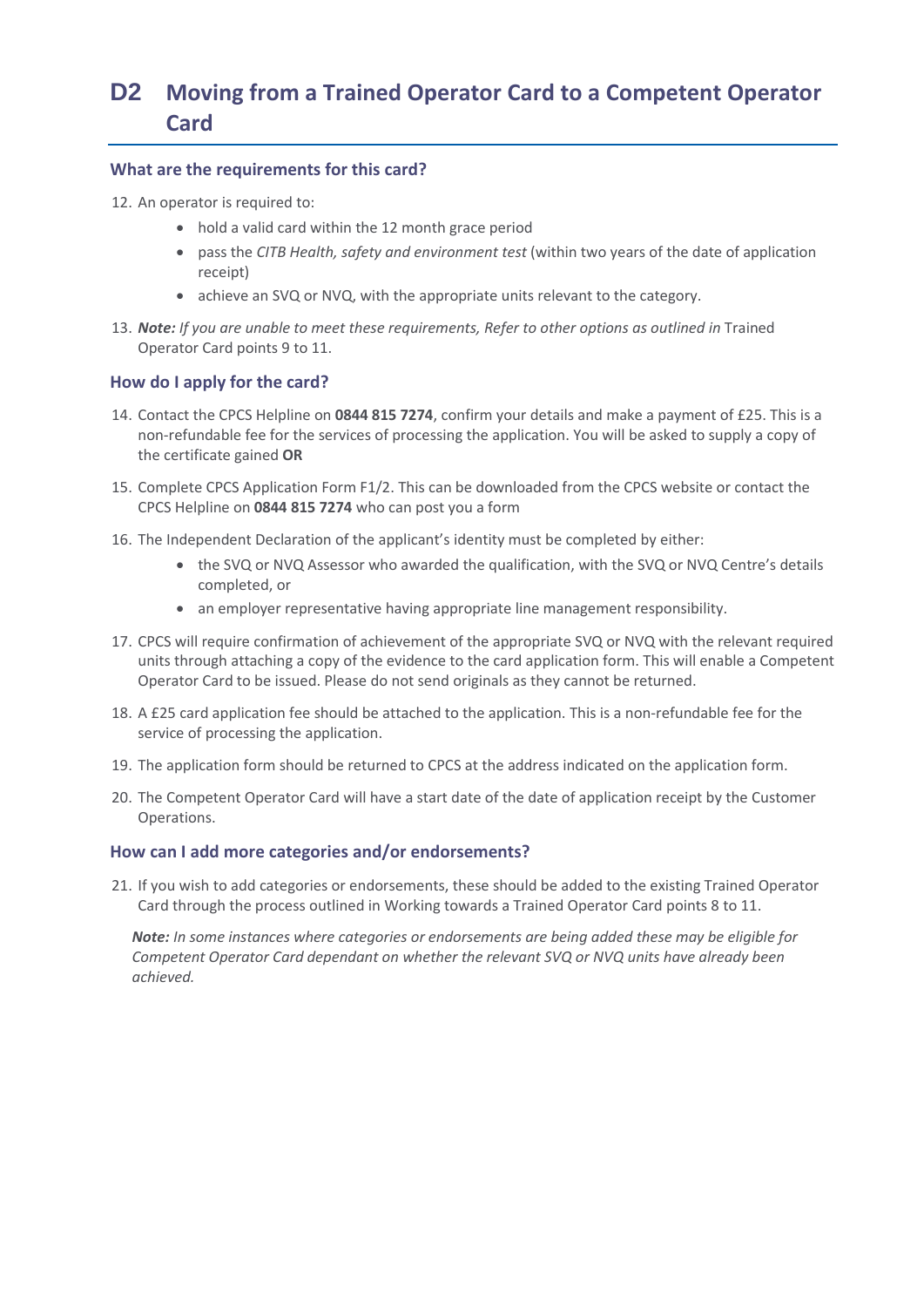## <span id="page-30-0"></span>**What are the requirements for this card?**

22. An operator is required to:

- obtain confirmation of achievement of the appropriate SVQ or NVQ with the relevant required units to the category being applied for and take a copy of the SVQ or NVQ certificate to the CPCS Practical Test
- pass the *CITB Health, safety and environment test*
- achieve the CPCS Theory Test (within two years of the *CITB Health, safety and environment test*)
- achieve the CPCS Practical Test (within six months of the date of the CPCS Theory Test and within two years of the *CITB Health, safety and environment test*).

### **How do I apply for the card?**

- 23. You will need to complete CPCS Application form F1/1 on achievement of the CPCS Practical Test. The form will be provided by the CPCS Test Centre when the CPCS Practical Test is passed.
- 24. The CPCS Tester who delivered the CPCS Practical Test must sign the declaration on the application form. If you are renewing an Expired Competent Operator Card (se[e Competent Operator Card](#page-24-0) point 30), then the Independent Declaration must be signed by the CPCS Tester who delivered an element of the CPCS Technical Test (Theory, On-Site Assessment or Practical).
- 25. CPCS will require confirmation of achievement of the appropriate SVQ or NVQ relevant required units through attaching a copy of the evidence to the card application form. This will enable a Competent Operator Card to be issued. Please do not send originals as they cannot be returned. If a copy of the evidence is not attached, a red Trained Operator Card will be issued. Please note a red Trained Operator Card will not be issued if one has been previously held for that category and the application will be returned as rejected.
- 26. The only additional information required to support the issue of a Competent Operator Card is for:
	- A06 Concrete Pump Truck Mounted Boom, where a copy of an LGV licence must be attached
	- A78E & F Vacuum Excavator LGV Semi powered arm and LGV Fully powered arm, where a copy of an LGV licence must be attached.
- 27. There is no need to attach payment as the cost of the application is included in the CPCS Technical Test fees. The CPCS Test Centre must ensure all CPCS Operator application forms (F1/1) are sent directly to CPCS, and that they are received by CPCS (at the address indicated on the application form) within two full working days of the CPCS Practical Test completion.
- 28. The Competent Operator Card start date will be the date that the CPCS Practical Test was passed. If applying to add a further category or endorsement to an existing card, then the start date of the category will be the date that the application form is received by Customer Operations. It will expire at the same time as the card itself.

### **How can I add more categories and/or endorsements?**

- 29. If you wish to add categories or endorsements, and you hold the relevant SVQ or NVQ units for the category, these should be added to the existing Competent Operator Card through the process outlined in Working towards a Trained Operator Card point 8 to 11. You should take a copy of the SVQ or NVQ certificate to the CPCS Practical Test.
- 30. The application process is the same as for an initial card application (Refer to Working Directly towards a Competent Operator Card point 23 to30).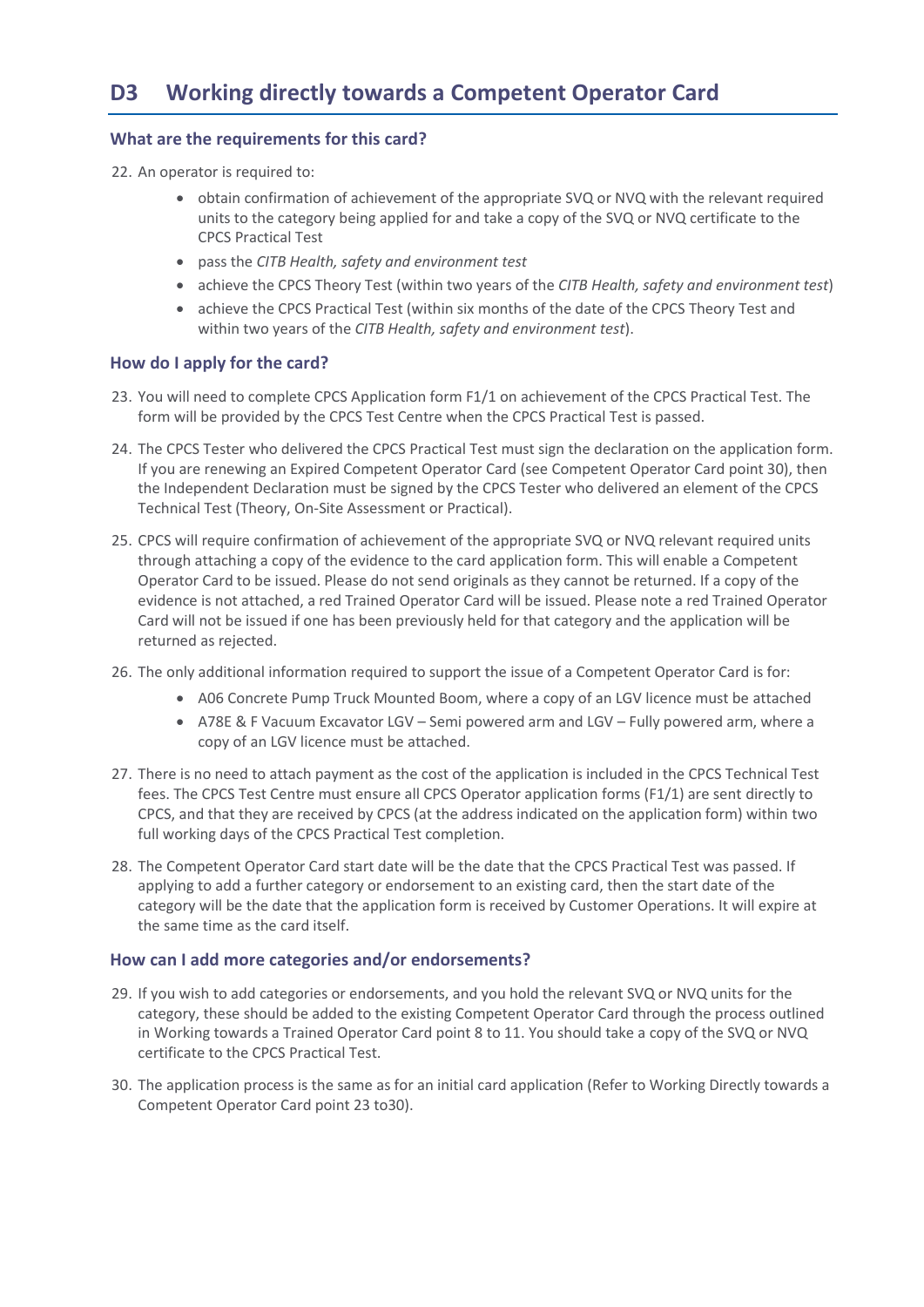## <span id="page-31-0"></span>**What are the requirements for renewing this card?**

31. An operator is required to:

- hold a valid [Competent Operator Card](#page-24-0) that has not expired. (Refer to Competent Operator Card point 25 to 26 for further details on the rules for expired cards.)
- pass the *CITB Health, safety and environment test* (within two years of the date of application receipt)
- pass the CPCS Renewal Test for each category held
- demonstrate on-going practical operating experience through a choice of routes:
	- o Logbook
	- o On-Site Assessment
	- o CPCS Practical Test
	- o SVQ or NVQ.

*Note: If you are unable to meet these requirements, refer to other options as outlined in [Competent](#page-24-0)  [Operator Card](#page-24-0) point 27 to 28*

- 32. If at least one category on a card is renewed then categories not applied for at the time of renewal may be 'banked' and claimed at a later date. However, this must be within the five-year lifespan of the renewed Competent Operator Card that is issued providing the requirements as set out in [Renewing a](#page-31-0)  [Competent Operator](#page-31-0) Card point 33 is met at the time of application, using the process outlined in [Renewing a Competent Operator](#page-31-0) Card points 36 to 42. Banked categories cannot be carried forward and banked onto a subsequent card; normal entry requirements will then be applied. (Please refer to [Renewing a Competent Operator](#page-31-0) Card points 45 to 49 for re-instating banked categories. and refer to [Renewing a Competent Operator](#page-31-0) Card points 50 to 55 for obtaining a temporary Competent Operator Card.)
- 33. Where SVQ or NVQ units relevant to a category being renewed have been achieved within the previous two years of the renewal date, the logbook or On-Site Assessment does not need to be undertaken in order to renew that category. In this instance, the NVQ and SVQ groupings does not apply.

*Note that for this concession, the grouping of categories for NVQ and SVQ purposes does not apply.*

### **How do I apply to renew the card?**

- 34. You will need to complete CPCS Application form F1/3. This can be accessed through a CPCS Test Centre or downloaded from the CPCS website.
- 35. CPCS Application form F1/3 will need to have an independent declaration by:
	- Logbook route or NVQ/SVQ: an Approved Company Validator, or
	- Practical Test or On-Site Assessment: the CPCS Tester who delivered the test.
- 36. The *CITB Health, safety and environment test* must have been passed within two years of the date of application receipt.
- 37. The CPCS Renewal test will need to be passed for each category within two years of the date of application receipt.
- 38. The application form should be returned to CPCS using the address on the back of the application form.
- 39. The Competent Operator Card start date will be the date from the expiry date of the previous Competent Operator Card so if a delayed application is made, the card will be back-dated to start from the expiry date of the previous Competent Operator Card.

# **How can I add more categories and/or endorsements?**

40. If you wish to add categories or endorsements, and you hold the relevant SVQ or NVQ units for the category, these should be added to the existing Competent Operator Card through the process outlined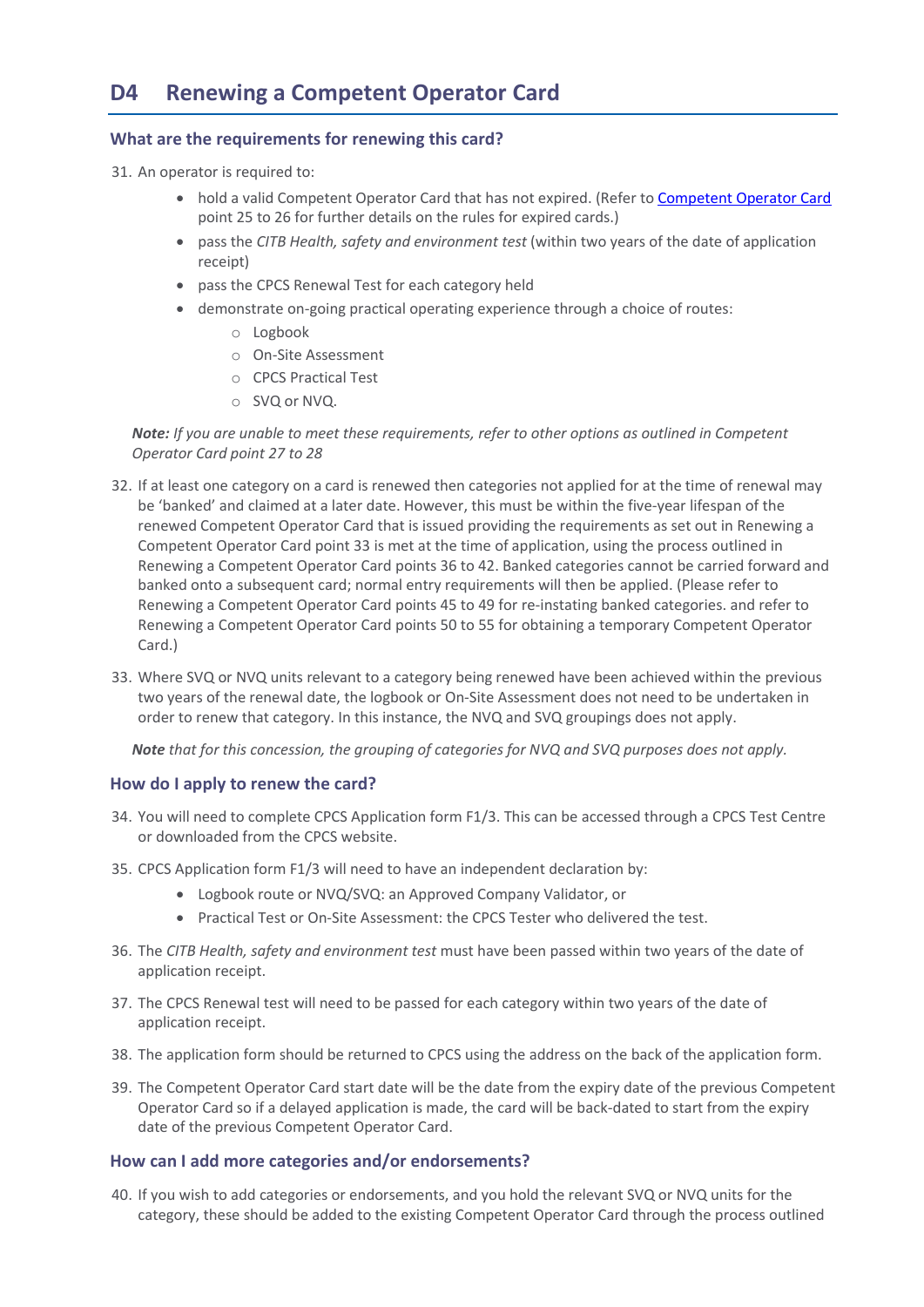in [Working directly towards a Competent Operator](#page-30-0) Card point 31 to 32. You should take a copy of the SVQ or NVQ certificate to the CPCS Practical Test.

41. The application process is the same as for an initial card application (Refer to [Working directly towards a](#page-30-0)  [Competent Operator](#page-30-0) Card point 23 to 30).

## **How do I re-instate a banked category?**

- 42. An operator is required to (within the five-year lifespan):
	- demonstrate on-going practical operating experience through a choice of routes:
		- o Logbook
		- o On-Site Assessment
		- o CPCS Practical Test
		- o SVQ or NVQ
	- pass the relevant CPCS Renewal test for each category within two years of the date of application receipt.
- 43. You will need to complete CPCS Application form F1/3. This can be accessed through a CPCS Test Centre or downloaded from the CPCS website.
- 44. Where SVQ or NVQ units relevant to a category being renewed have been achieved within the previous two years of the renewal date, the logbook or On-Site Assessment does not need to be undertaken in order to renew that category. In this instance, the NVQ and SVQ groupings does not apply. Please note that for this concession, the grouping of categories for NVQ and SVQ purposes does not apply.
- 45. CPCS Application form F1/3 will need to have an independent declaration by:
	- Logbook route or NVQ/SVQ: a company-approved Validator, or
	- Practical Test or On-Site Assessment: the CPCS Tester who delivered the test.
- 46. The application form should be returned to CPCS using the address on the back of the application form.
- 47. In certain cases, a Competent Operator cardholder may need to have a banked category or categories identified on a card to gain access to the workplace to accumulate hours. Banked categories can be added to a temporary Competent Operator Card.
- 48. The temporary card shows the banked category or categories and there will be an expiry date of six months against each category.
- 49. Banked categories can only be added once to the temporary card. If the hours are not completed, or an On-site Assessment or Practical Test not achieved within the six months, then the category cannot be added to a subsequent Competent Operator Card.
- 50. If another banked category needs to be subsequently added to the temporary card, it can be added with a six-month expiry.
- 51. If the number of hours needed are achieved within the six-month period, the category can be added to the full Competent Operator Card, as described in [Renewing a Competent Operator](#page-31-0) Card points 36 to 42.
- 52. The temporary card cannot be issued if the expiry date of the Competent Operator Card is less than six months. The only way in which banked categories can be added to the Competent Operator Card is through achievement of the On-site Assessment or Practical Test plus passing the relevant CPCS Renewal test.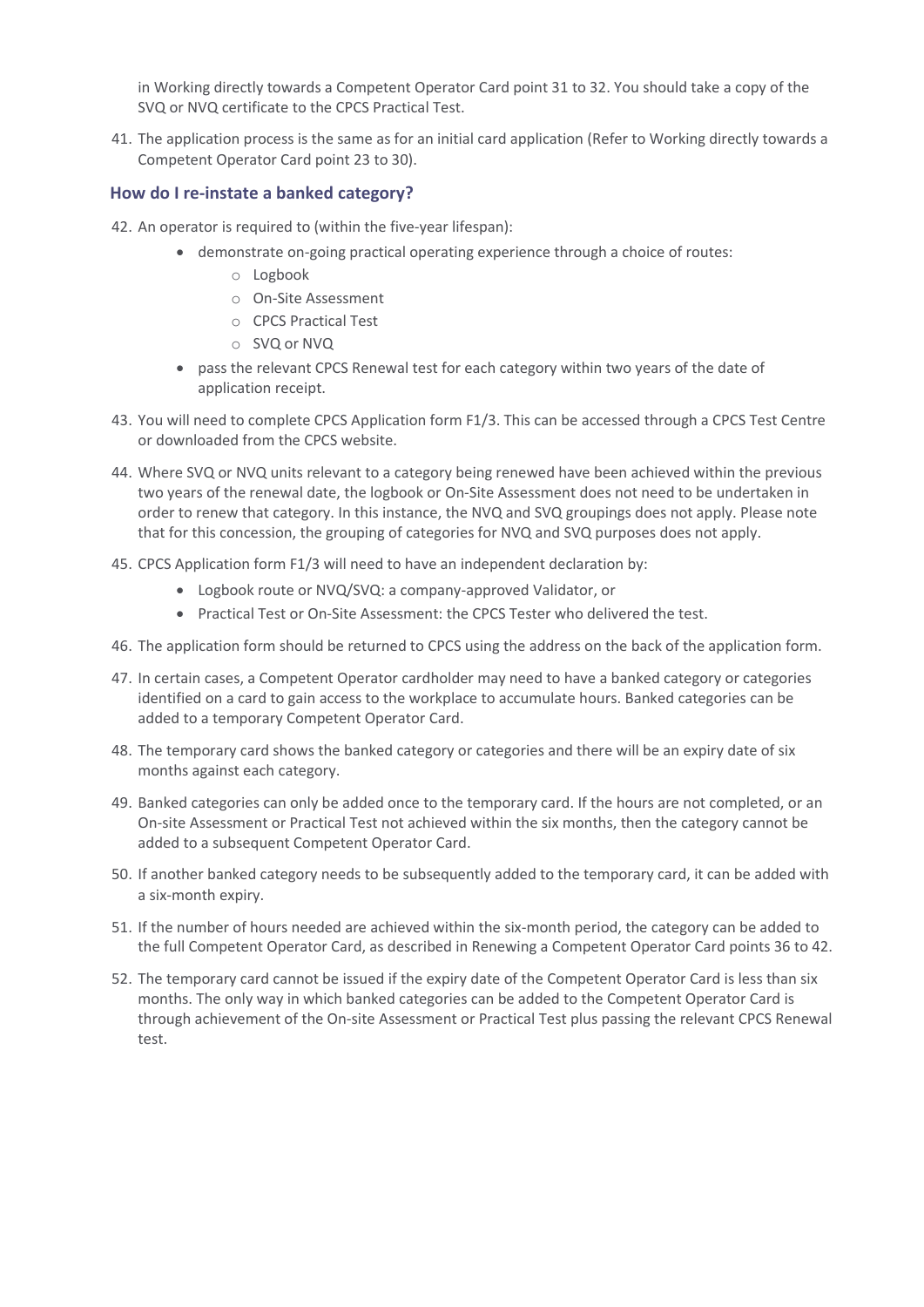# **How do I apply for a temporary Competent Operator Card?**

53. Contact the:

- CPCS Helpline on **0844 815 7274** and give details of the operator over the telephone and make a payment of £25 by credit/debit card, or
- send a letter ensuring that the full name, full address, card registration number and category or categories to be placed on the temporary Competent Operator Card are detailed in the letter.
- 54. A £25 card application fee should be attached to the letter. This is a non-refundable fee for the service of processing the application.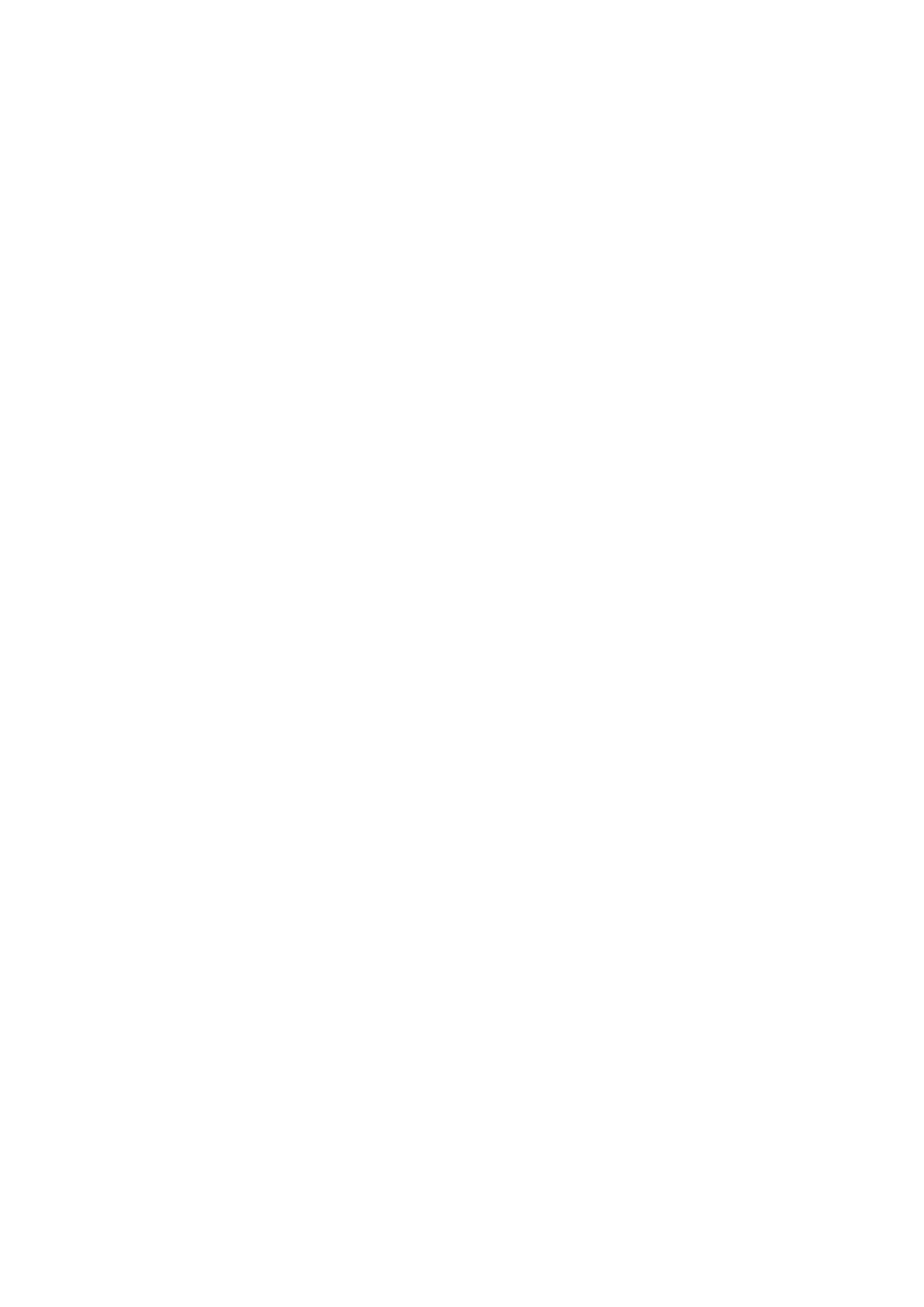

# Delivery elements of the Scheme

The Scheme is delivered using a network of CPCS Test Centres which use registered CPCS Testers to deliver the CPCS Technical Tests and who are quality assured by NOCN Group Quality Assurance Personnel. Certain CPCS Test Centres are also approved to offer the CPCS role-based courses which are also quality assured by NOCN Group Quality Assurance Personnel.

- E1 CPCS Test Centres 36
- E2 CPCS Testers 36
- E3 Quality Assurance Personnel 37
- E4 Card Services Department 37
- E5 CPCS Administration and Call Handling 37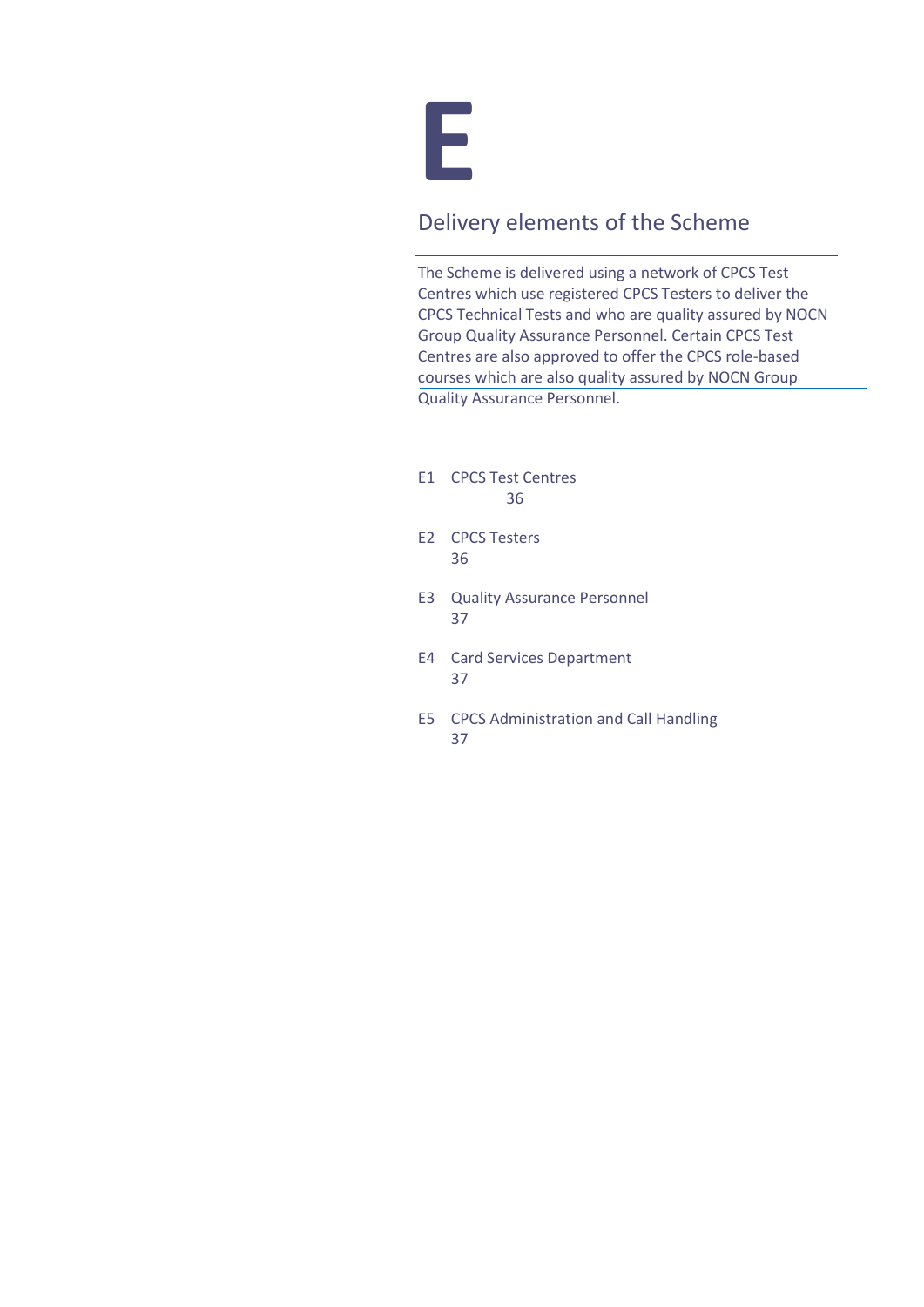# **E1 CPCS Test Centres**

# **What is the role of a CPCS Test Centre?**

- 1. A CPCS Test Centre is a place of operation which has been approved by NOCN Job Cards Ltd for the purpose of providing a single point of contact to the operator and delivering a customer focused service to:
	- promote CPCS
	- assist with enquiries
	- deliver CPCS Technical Tests and administer the test information from notification through to results submission
	- arrange or deliver *CITB Health, safety and environment test*
	- arrange or deliver SVQs or NVQs in relevant occupations to obtain the CPCS Competent Operator Card
	- support CPCS Card applications
	- support Grant applications to CITB
	- arrange or deliver any other further services required by CPCS.
- 2. A CPCS Test Centre will have:
	- a CPCS Test Site with welfare facilities, a CPCS Theory Area and a CPCS Practical Area which meet the specifications for the CPCS Technical Test.
- 3. A list of approved CPCS Test Centres is available on the CPCS website.
- 4. Detailed information on becoming a CPCS Test Centre is contained within the CPCS Scheme Booklet for Test Centres and can be downloaded fro[m www.citb.co.uk/cpcssupportmaterial.](http://www.citb.co.uk/cpcssupportmaterial) Organisations wishing to pursue becoming a CPCS Test Centre should visit the website for information on how to apply [www.citb.co.uk/citbcentres](http://www.citb.co.uk/citbcentres)

# **E2 CPCS Testers**

# **What is the role of a CPCS Tester?**

- 5. A CPCS Tester is required to assess an individual's performance against the CPCS Technical Test criteria.
- 6. A CPCS Tester must be up-to-date with the latest CPCS requirements such as the CPCS Training Syllabi, *CPCS Approved Code of Delivery (ACoD)* and CPCS Practical Test Specifications.
- 7. A CPCS Tester is an individual who has met the CPCS Scheme requirements to become a CPCS Tester, and has been issued with a CPCS Tester Card, and therefore has proven technical operating skill and testing ability.
- 8. A CPCS Tester must work within an approved CPCS Test Centre to supervise, deliver and provide written feedback on:
	- CPCS Theory Tests in a classroom environment using verbal questioning techniques in a one-onone situation with the operator
	- CPCS Practical Tests in a test practical environment
	- CPCS On-Site Assessments in a live work environment or a suitable location that ensures the activities can be completed.
- 9. The CPCS Tester will only be able to operate as a Tester within the remit of the CPCS Centre(s) to which they are registered. The CPCS Tester may choose to operate through one or more CPCS Centres.
- 10. A CPCS Tester can also be approved as a Trainer if they have the relevant role-based elements. The roles are not mutually exclusive.
- 11. Detailed information on becoming a CPCS Tester is contained within the CPCS Scheme Booklet for Testers and can be downloaded from [www.citb.co.uk/cpcssupportmaterial.](http://www.citb.co.uk/cpcssupportmaterial) Queries about becoming a CPCS Tester can be sent t[o cpcs.product@citb.co.uk](mailto:cpcs.product@cskills.org)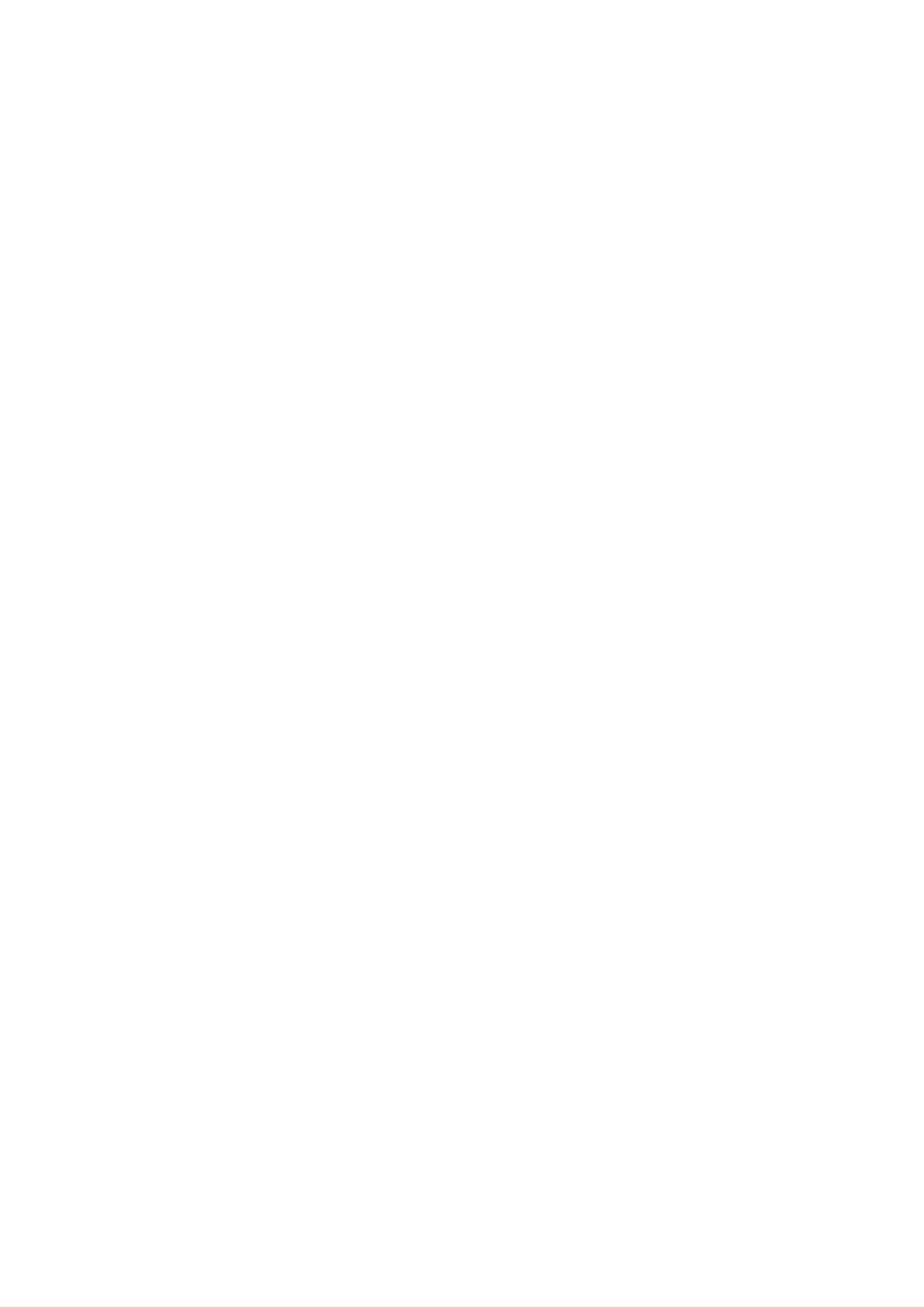# **E3 Quality Assurance Personnel**

### **What is the role of Quality Assurance Personnel?**

- 12. Quality Assurance Personnel are a group of individuals who are employed for the purpose of carrying out monitoring visits (this will include monitoring of Technical Tests, On-Site Assessments and audits of centres and sites) to ensure that CPCS Test Centres comply with the Test Centre Agreement and Scheme Booklet for Test Centres.
- 13. Quality Assurance Personnel can carry out audits of CPCS Logbooks to ensure compliance with Scheme rules regarding the renewal of competent operator cards.
- 14. Quality Assurance Personnel provide advice and guidance on CPCS to customers, acting as a focal point on Scheme matters.
- 15. If an individual has any concerns about the standard of testing, these should be passed on to a member of the Quality Assurance Personnel for investigation.

# **E4 Card Services Department**

### **What is the role of Card Services Department?**

16. This department is the body of personnel based at NOCN Job Cards, NOCN Group, Innovation Way, King's Lynn, PE30 5BY. They are responsible for development, delivery and monitoring of the CPCS Scheme.

# **E5 CPCS Administration and Call Handling**

## **Who completes the CPCS administration and Call handling?**

- 17. The administration of CPCS application forms along with the handling of calls and managing the network of CPCS Test Centres and Technical Test Notifications is currently completed by Customer Operations based at King's Lynn, Norfolk.
- 18. The timetable for producing a CPCS Competent Operator Card is normally 15 working days from receipt of the correctly and fully completed application.
- 19. The timetable for producing a CPCS Trained Operator Card is normally five working days from the electronic request.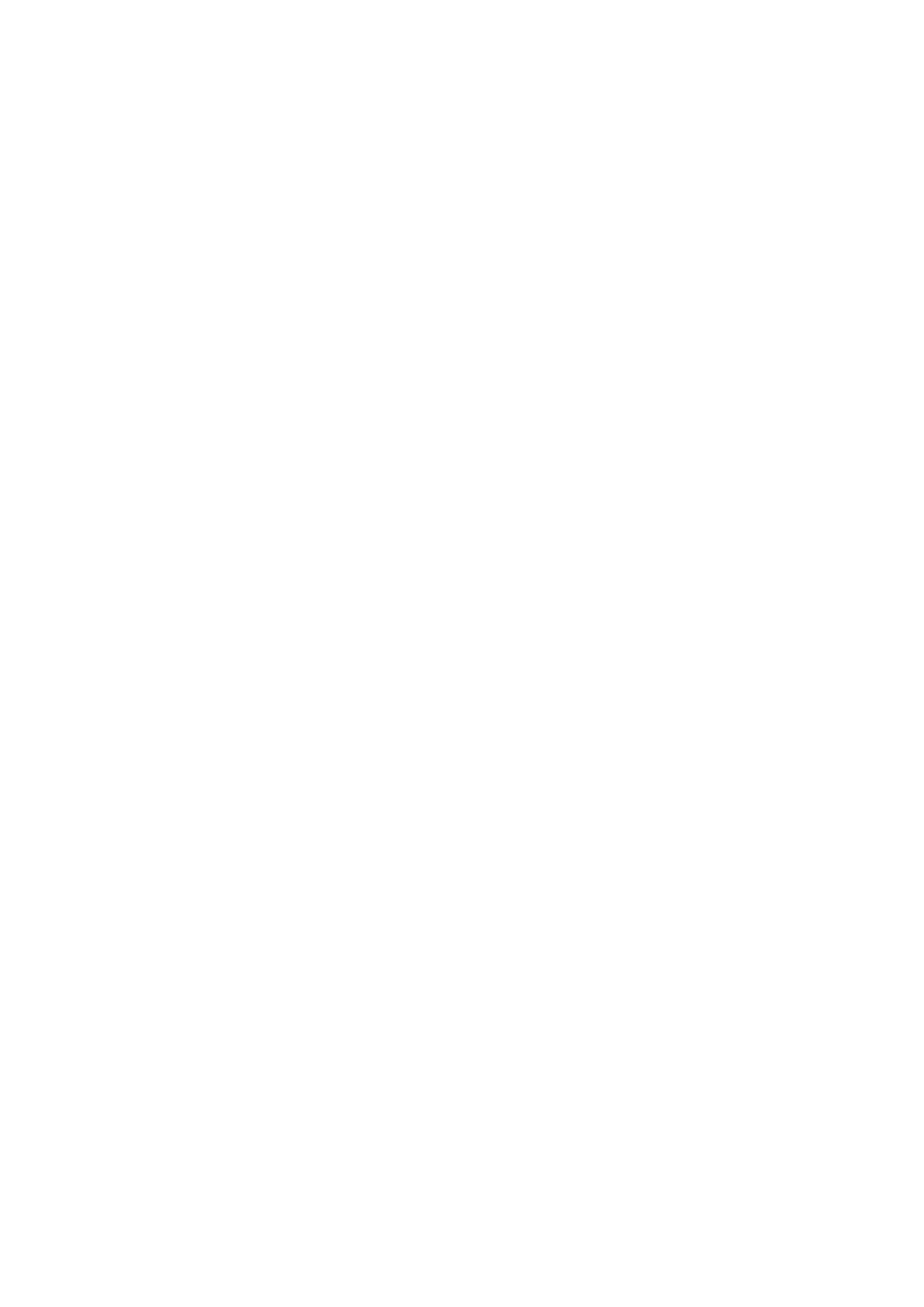

This section gives information on how your personal data will be handled, how to you may appeal and how you can claim grants.

- F1 Fair Processing Notice 40
- F2 Appeals 40
- F3 Grants 40